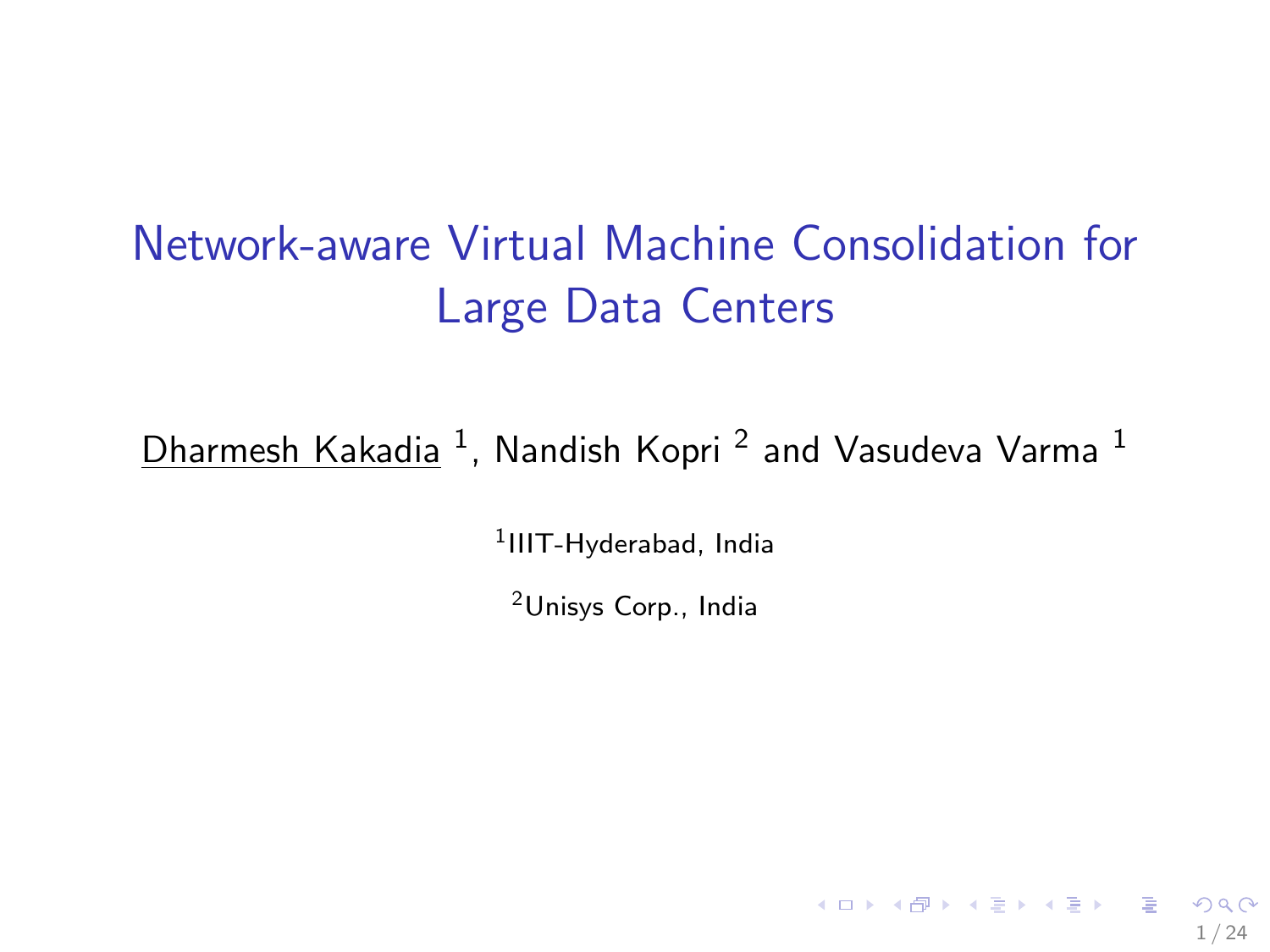# <span id="page-1-0"></span>Network Performance in Cloud

- In Amazon EC2, TCP/UDP throughput experienced by applications can fluctuate rapidly between 1 Gb/s and zero.
- $\triangleright$  abnormally large packet delay variations among Amazon EC2 instances.



<sup>1</sup>G. Wang et al. *The impact of virtualization on [net](#page-0-0)[wo](#page-2-0)[rk](#page-0-0) [p](#page-1-0)[er](#page-2-0)[for](#page-0-0)[ma](#page-33-0)[nc](#page-0-0)[e o](#page-33-0)[f](#page-0-0)* amazon ec2 data center. (INFOCOM'2010)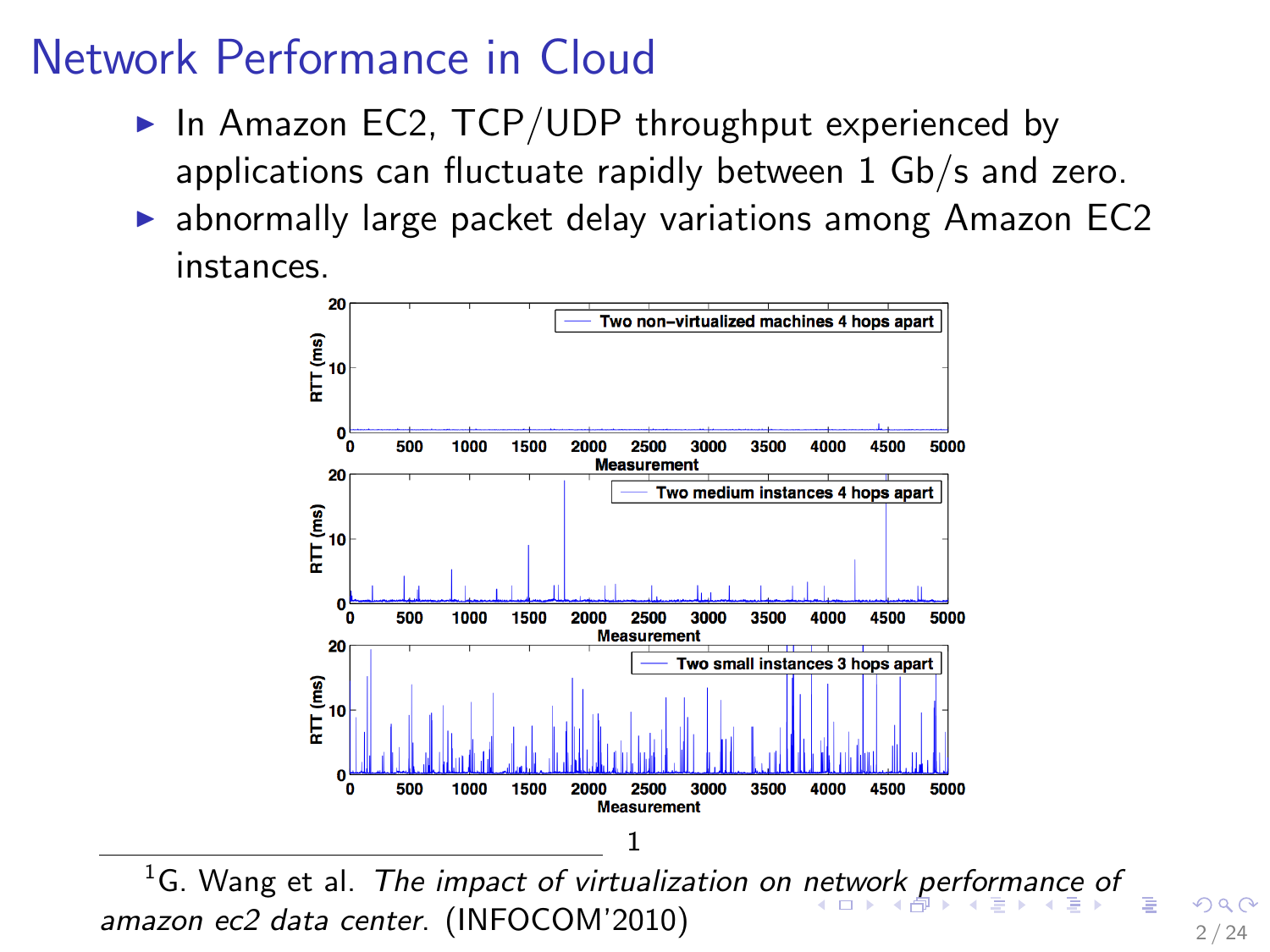# <span id="page-2-0"></span>**Scalability**

- $\triangleright$  Scheduling algorithm has to scale to millions of requests
- $\triangleright$  Network traffic at higher layers pose signifiant challenge for data center network scaling
- $\triangleright$  New applications in data center are pushing need for traffic localization in data center network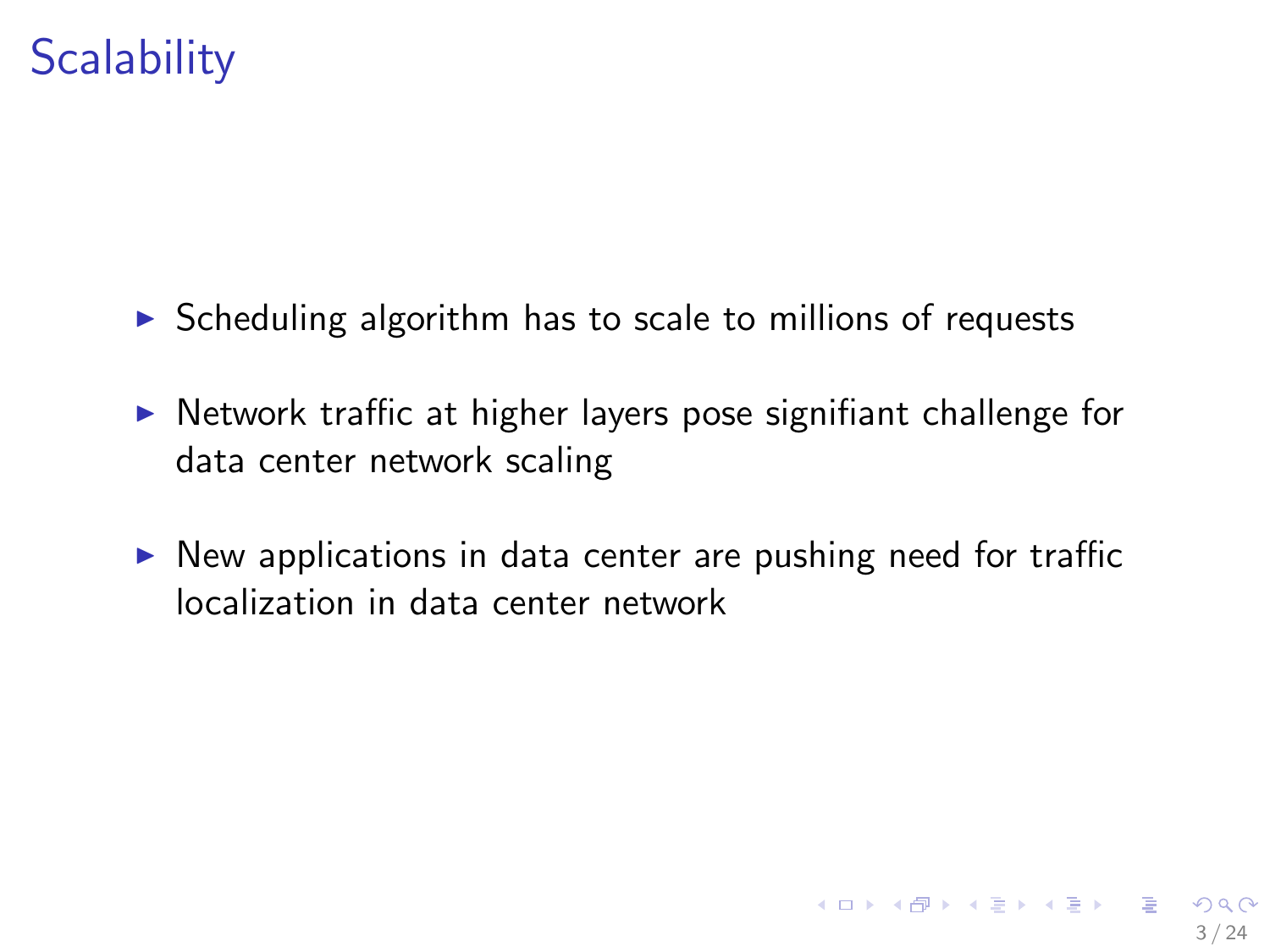# VM placement algorithm to consolidate VMs using network traffic patterns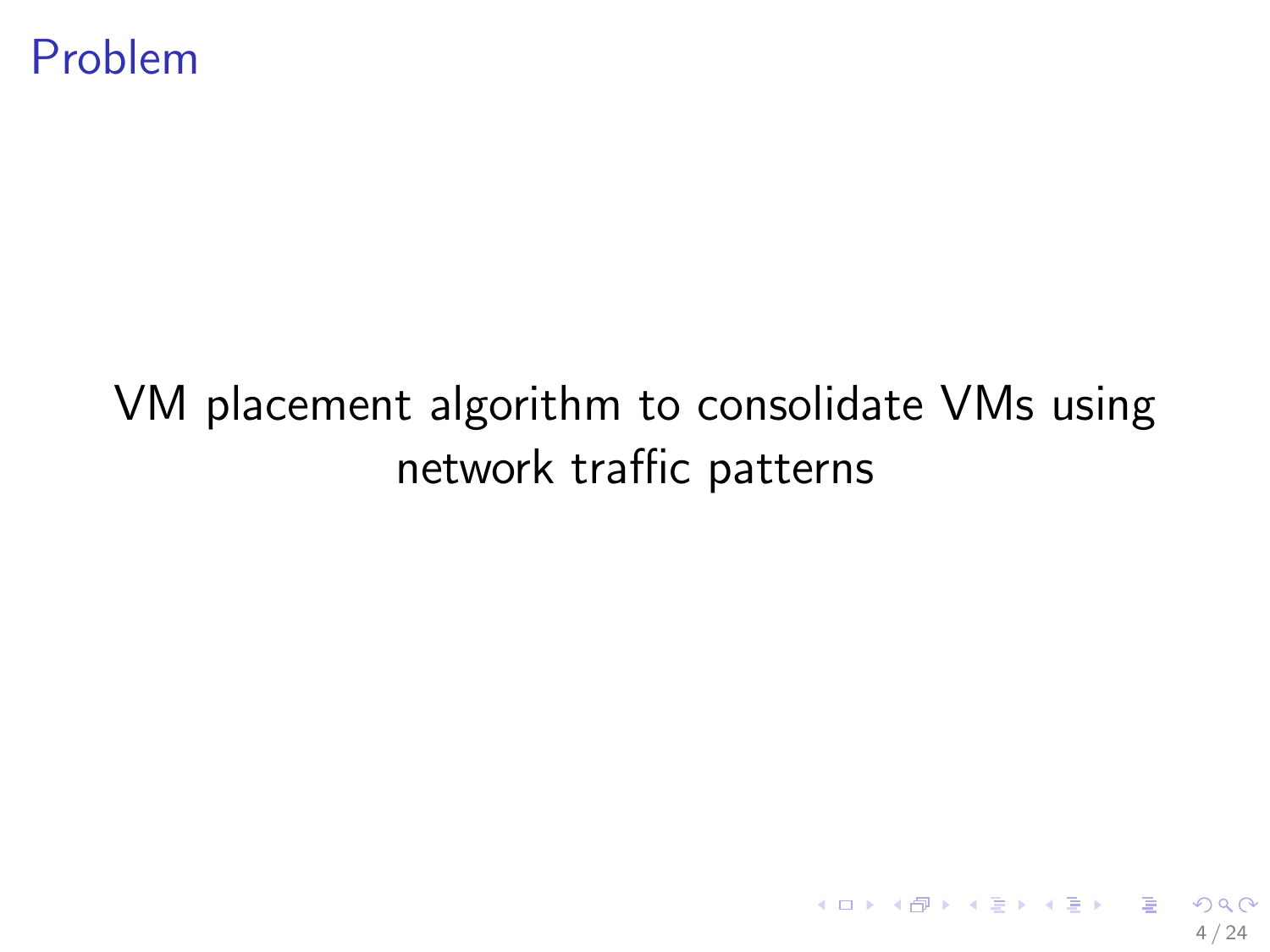#### **Subproblems**

- $\blacktriangleright$  How to identify? cluster VMs based on their traffic exchange patterns
- $\triangleright$  How to place? -placement algorithm to place VMs to localize internal datacenter traffic and improve application performance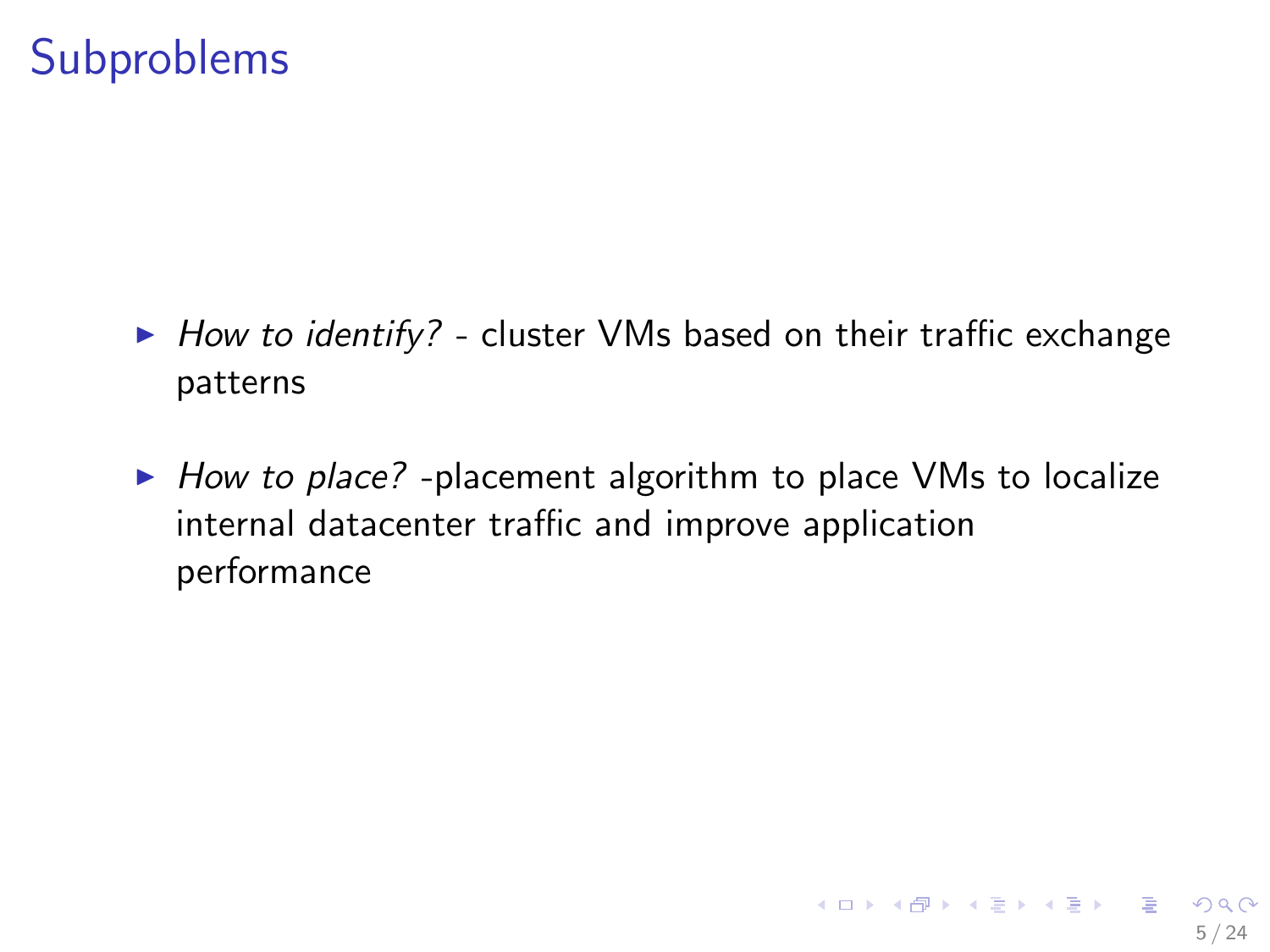VMCluster is a group of VMs that has large communication cost  $(c_{ii})$  over time period T.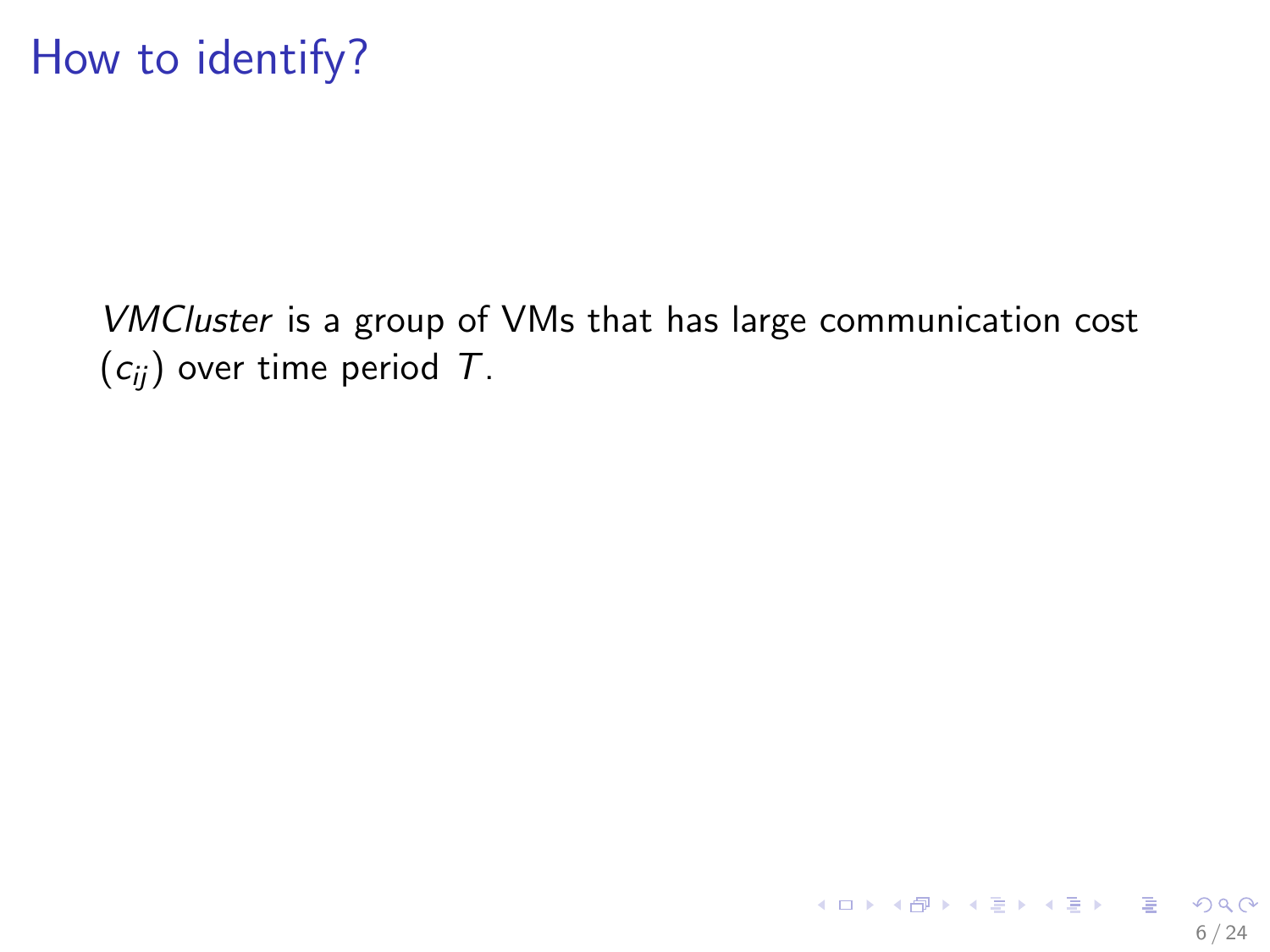VMCluster is a group of VMs that has large communication cost  $(c_{ii})$  over time period T.

 $c_{ii} = AccessRate_{ii} \times Delay_{ii}$ 

AccessRate<sub>ii</sub> is rate of data exchange between  $VM_i$  and  $VM_i$  and Delay<sub>ii</sub> is the communication delay between them.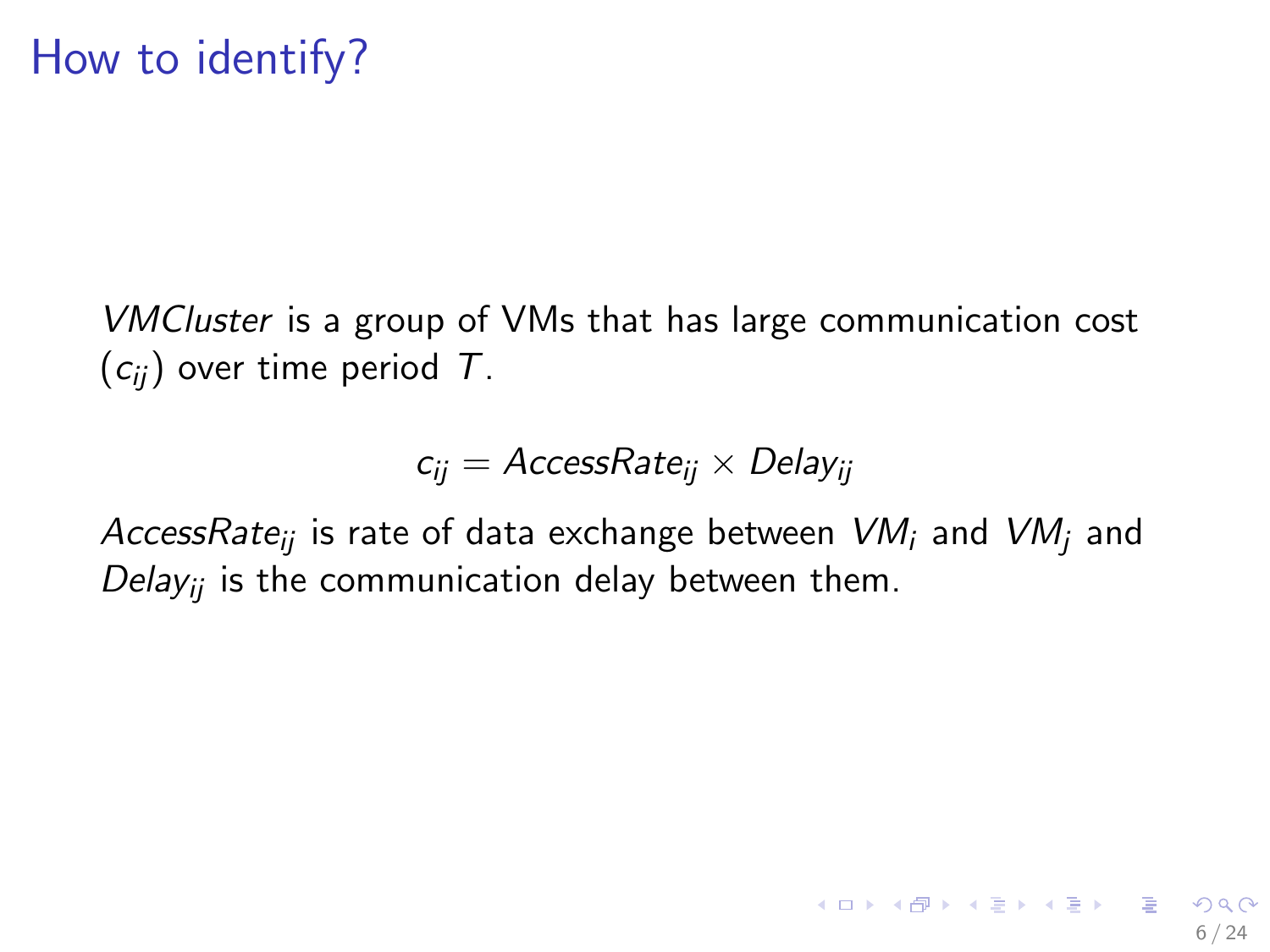# VMCluster Formation Algorithm

$$
AccessMatrix_{n\times n} = \begin{bmatrix} 0 & c_{12} & \cdots & c_{1n} \\ c_{21} & 0 & \cdots & c_{2n} \\ \vdots & \vdots & & \vdots \\ c_{n1} & c_{n2} & \cdots & 0 \end{bmatrix}
$$

 $c_{ij}$  is maintained over time period T in moving window fashion and mean is taken as the value.

```
for each row A_i \in AccessMatrix do
  if maxElement(A_i) > (1 + opt_threshold) * avg_comm_cost
  then
    form a new VMCluster from non-zero elements of A_iend if
end for
```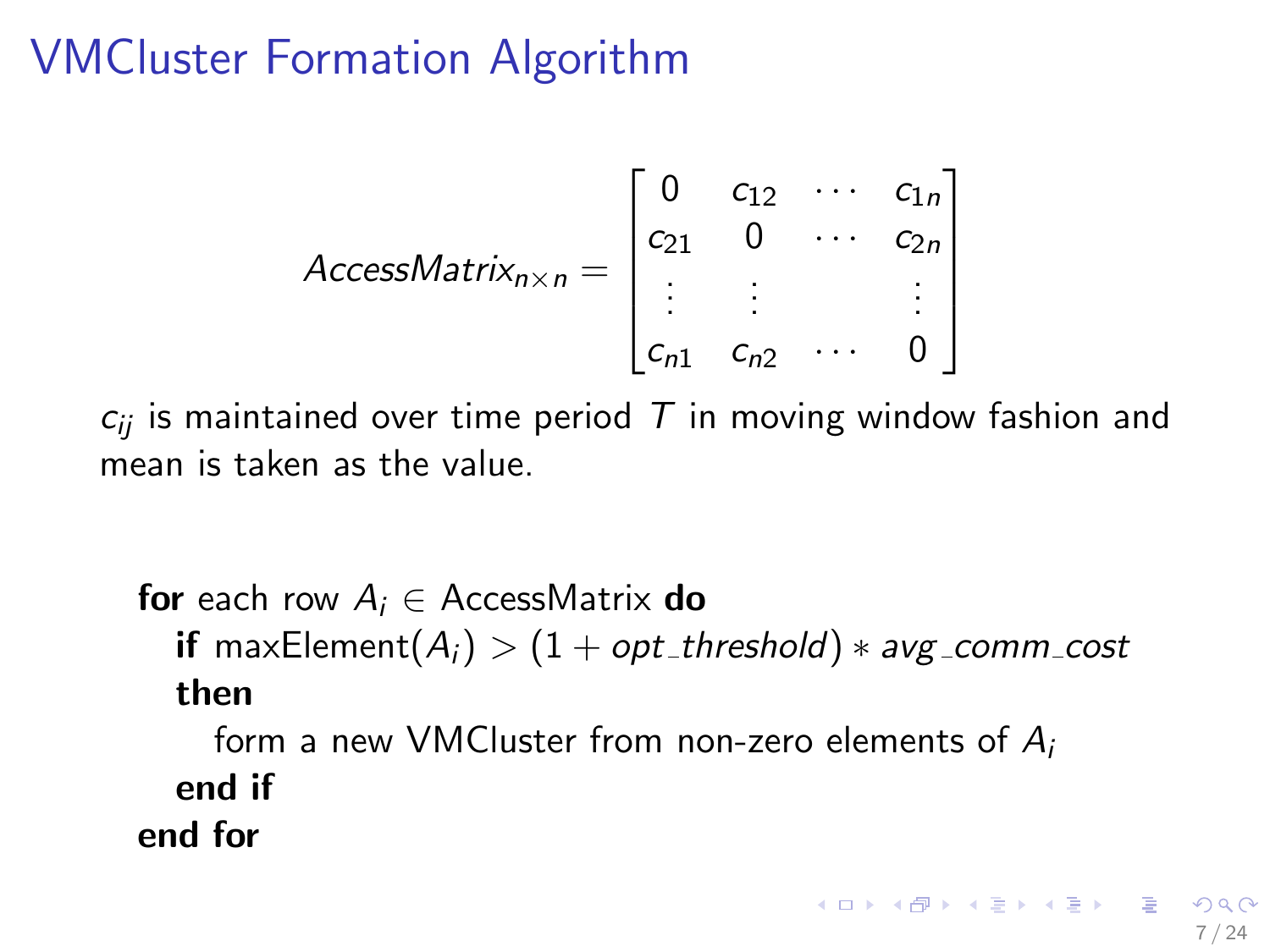K ロ > K 御 > K 聖 > K 聖 > 「聖 → の Q Q → 8 / 24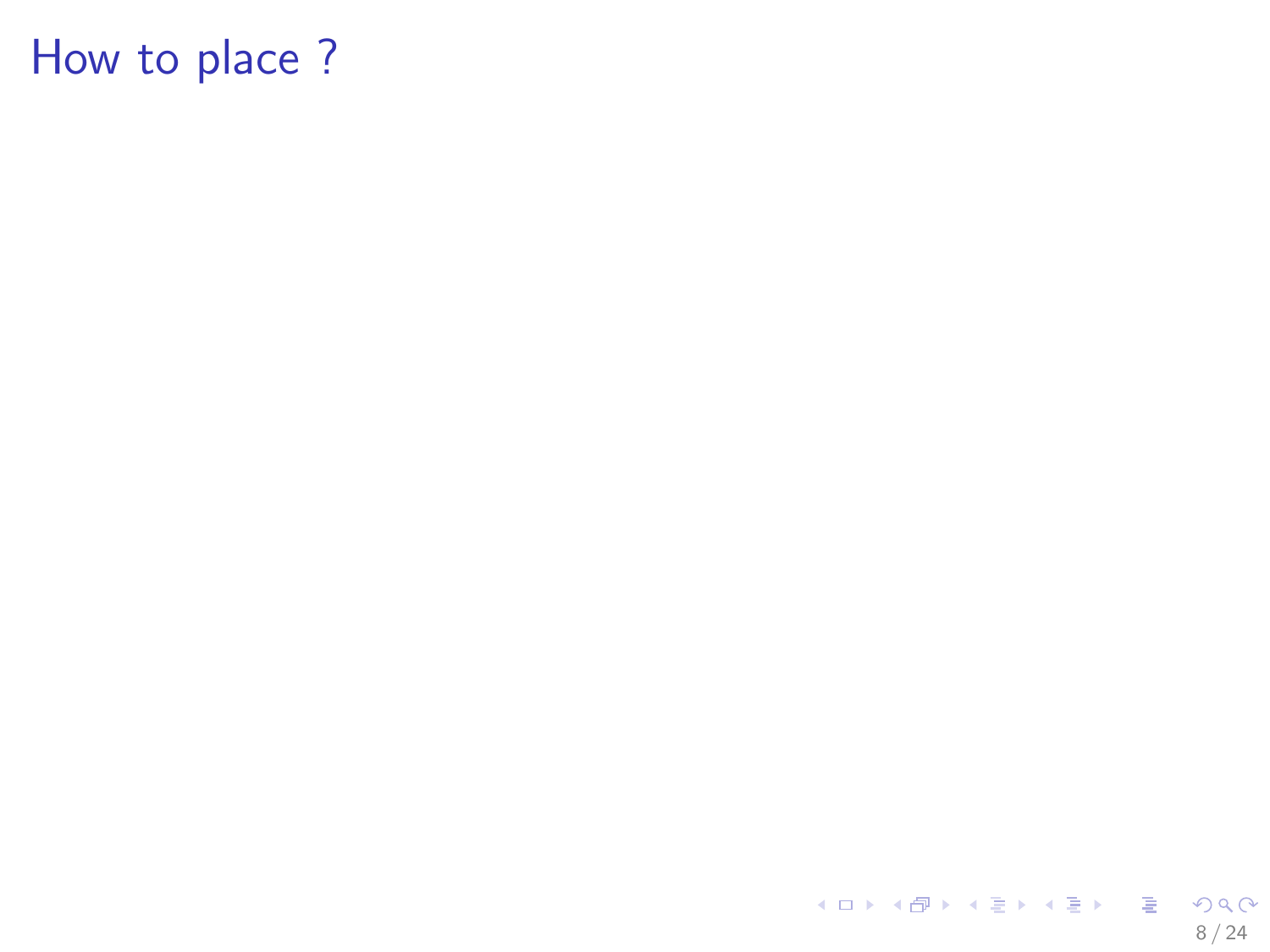▶ Which VM to migrate?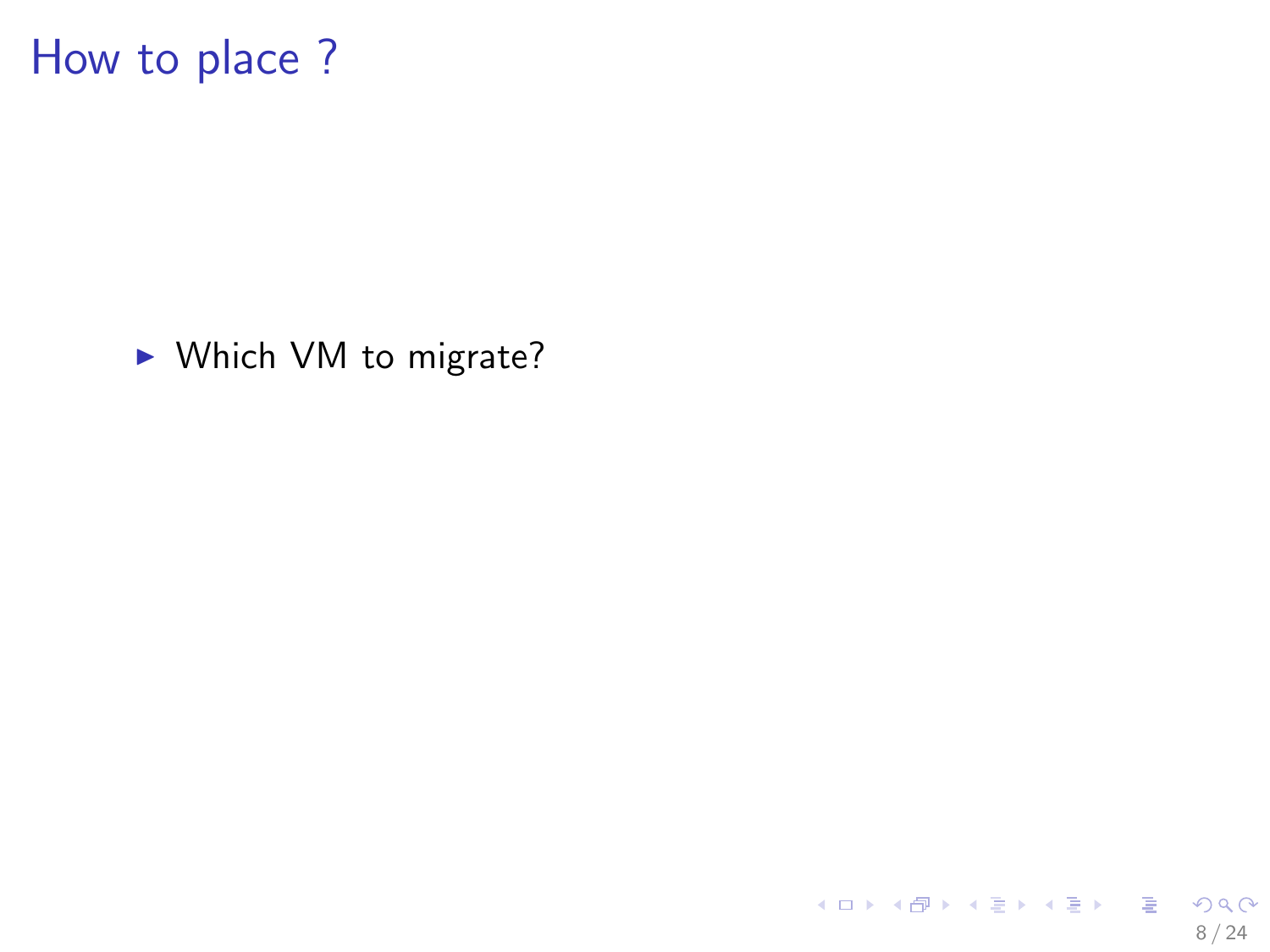- ▶ Which VM to migrate?
- $\blacktriangleright$  Where can we migrate?

8 / 24

K ロ ▶ K @ ▶ K 할 ▶ K 할 ▶ → 할 → 9 Q @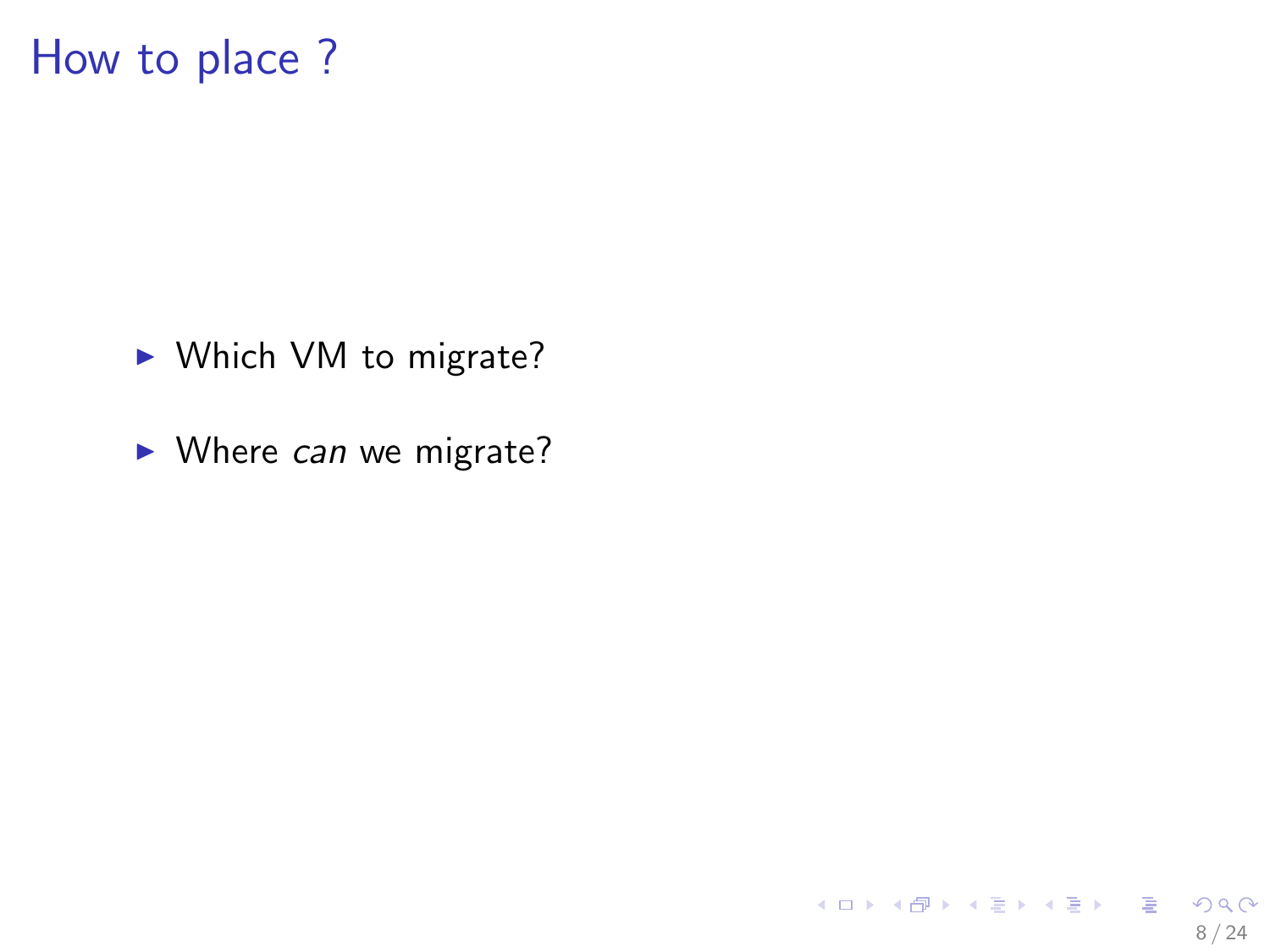- ▶ Which VM to migrate?
- $\blacktriangleright$  Where can we migrate?
- $\triangleright$  Will the the effort be worth?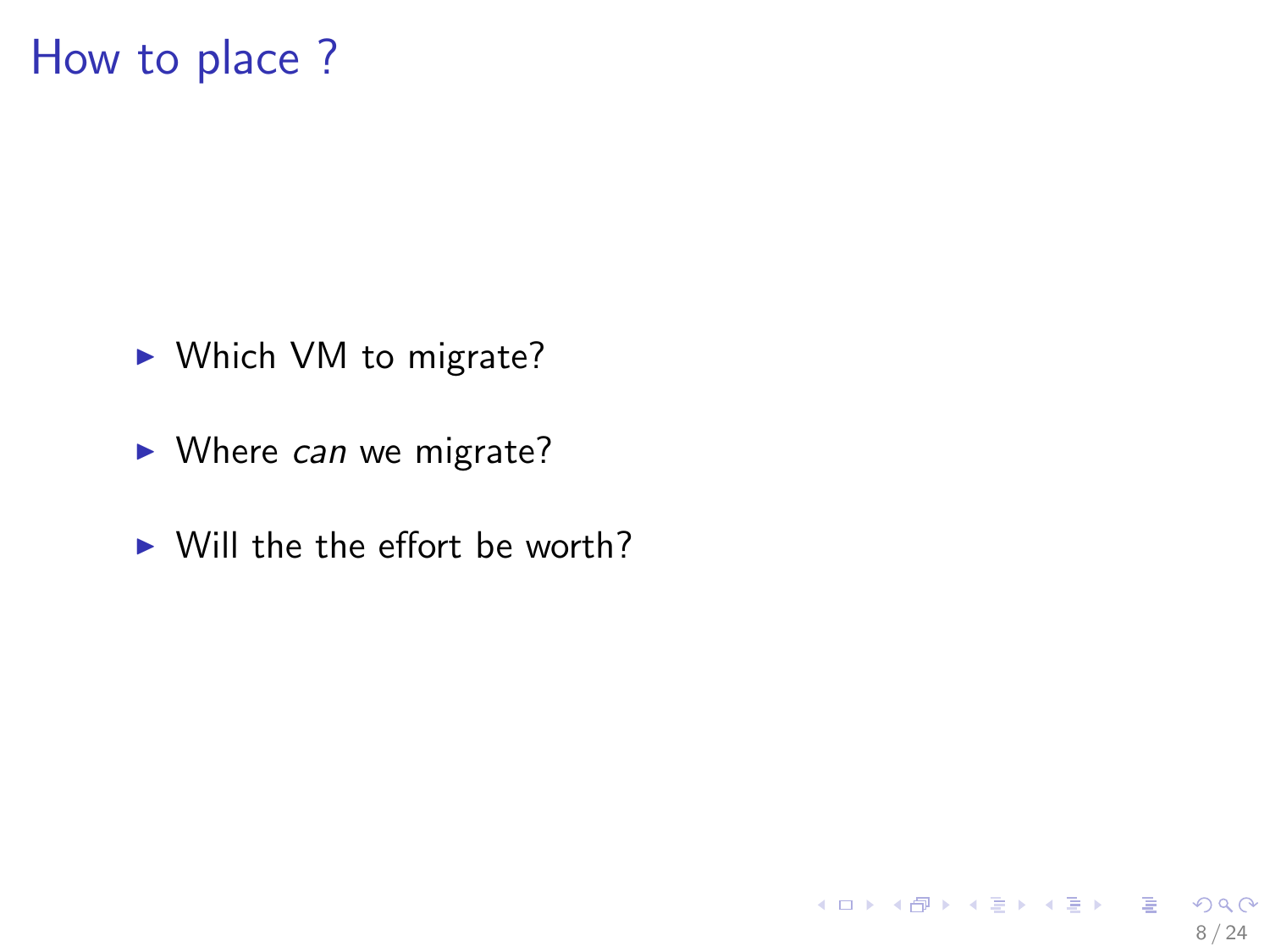Communication Cost Tree

 $\blacktriangleright$  Each node represents cost of communication of devices connected to it.

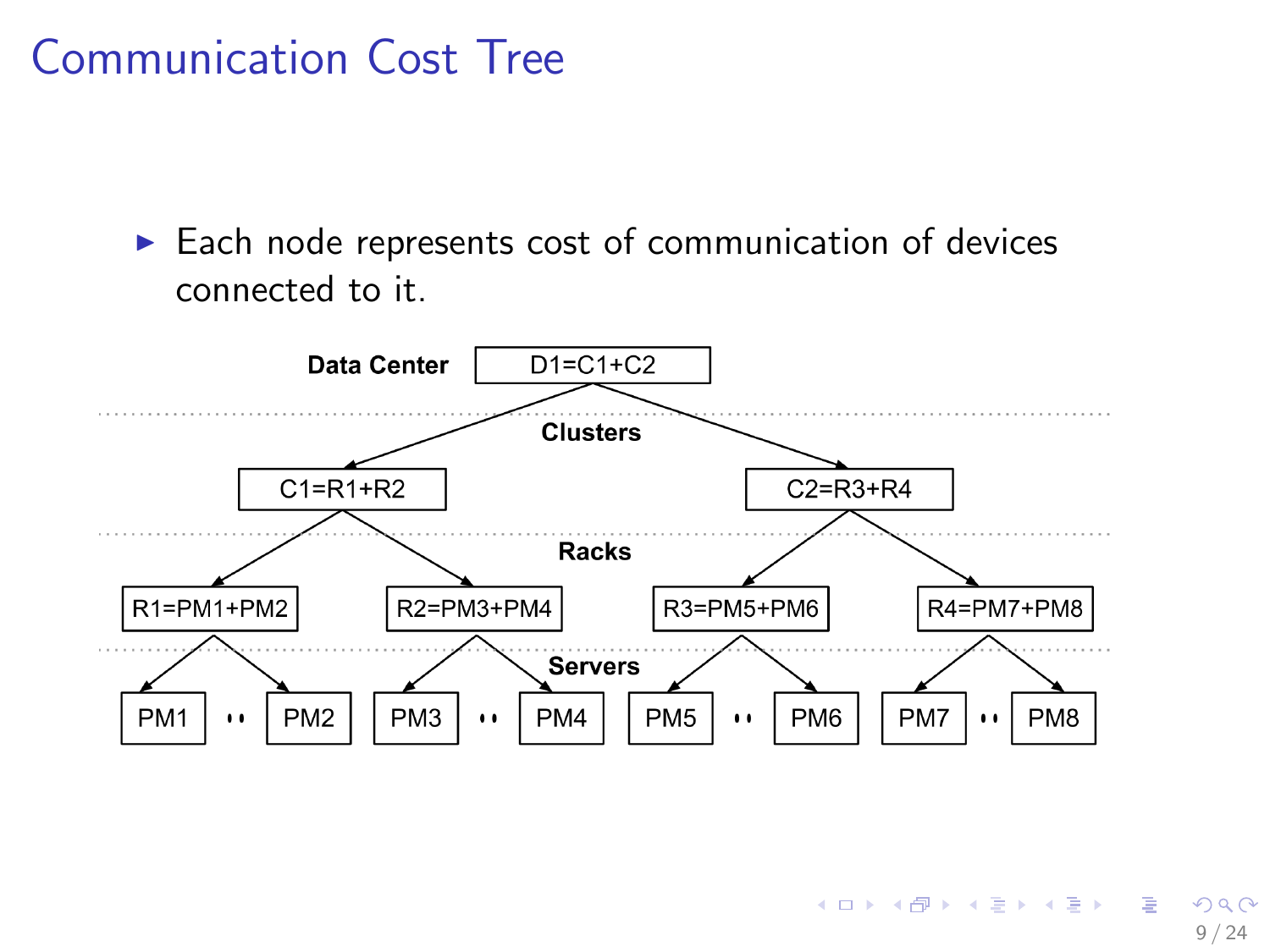# Example : VMCluster





K ロンス 御 > ス 할 > ス 할 > ( ) 할 >  $2990$ 10 / 24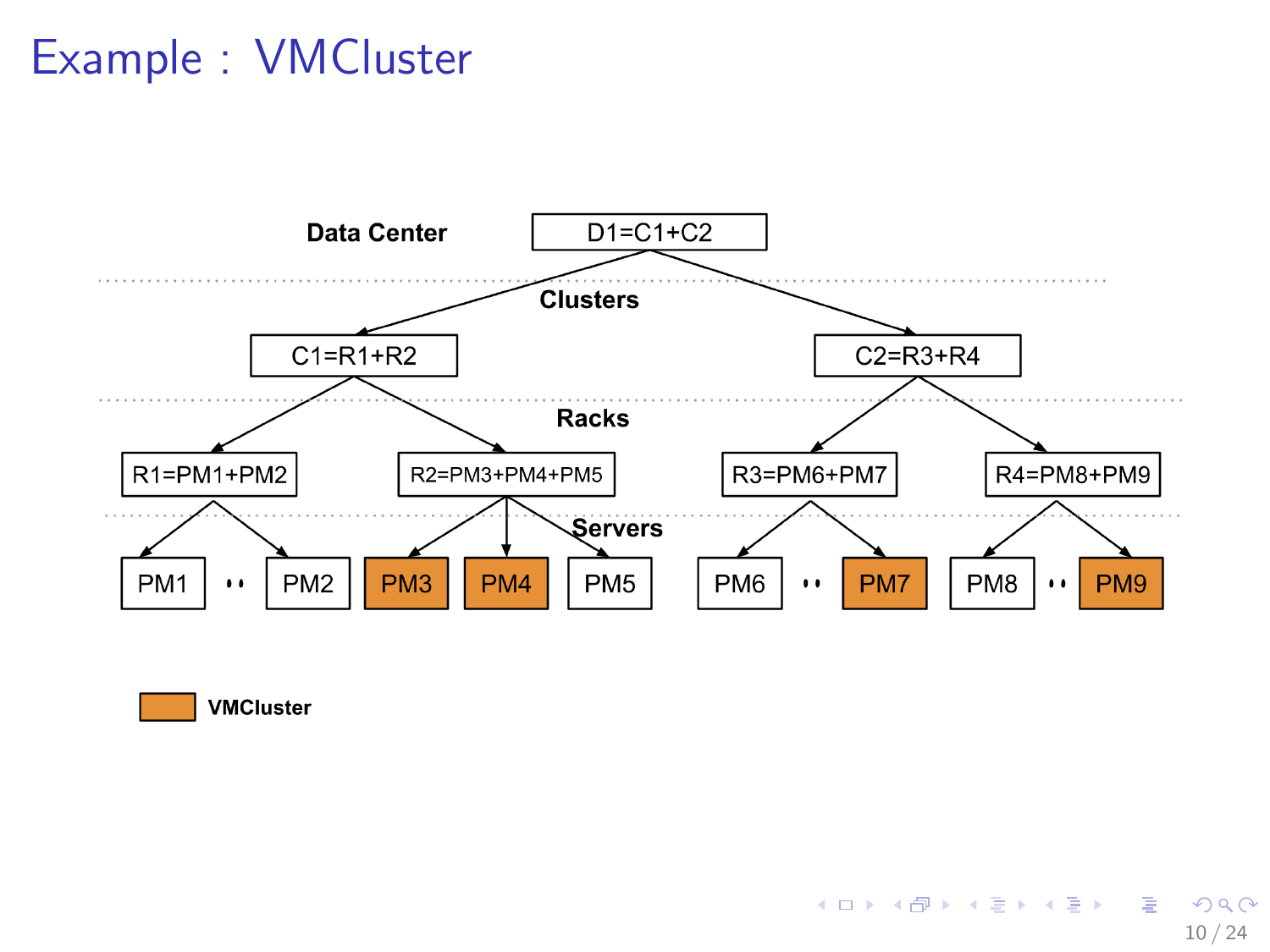# Example :  $C$ andidateSet<sub>3</sub>



イロト 不優 ト 不思 ト 不思 トー 温  $\eta$ are 11 / 24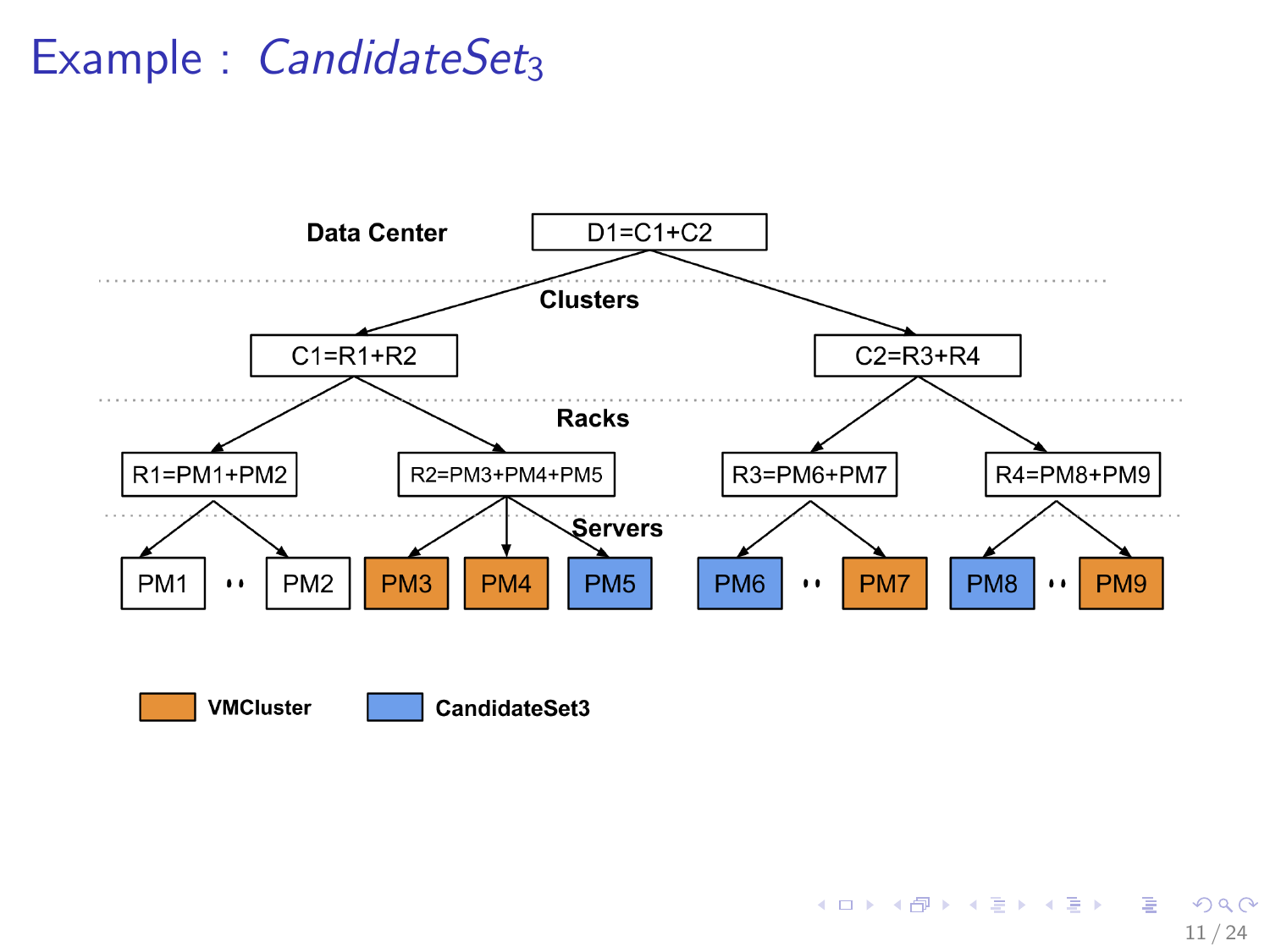# Example :  $C$ andidateSet<sub>2</sub>



K ロ ▶ K @ ▶ K 할 ▶ K 할 ▶ ( 할 ) 900 12 / 24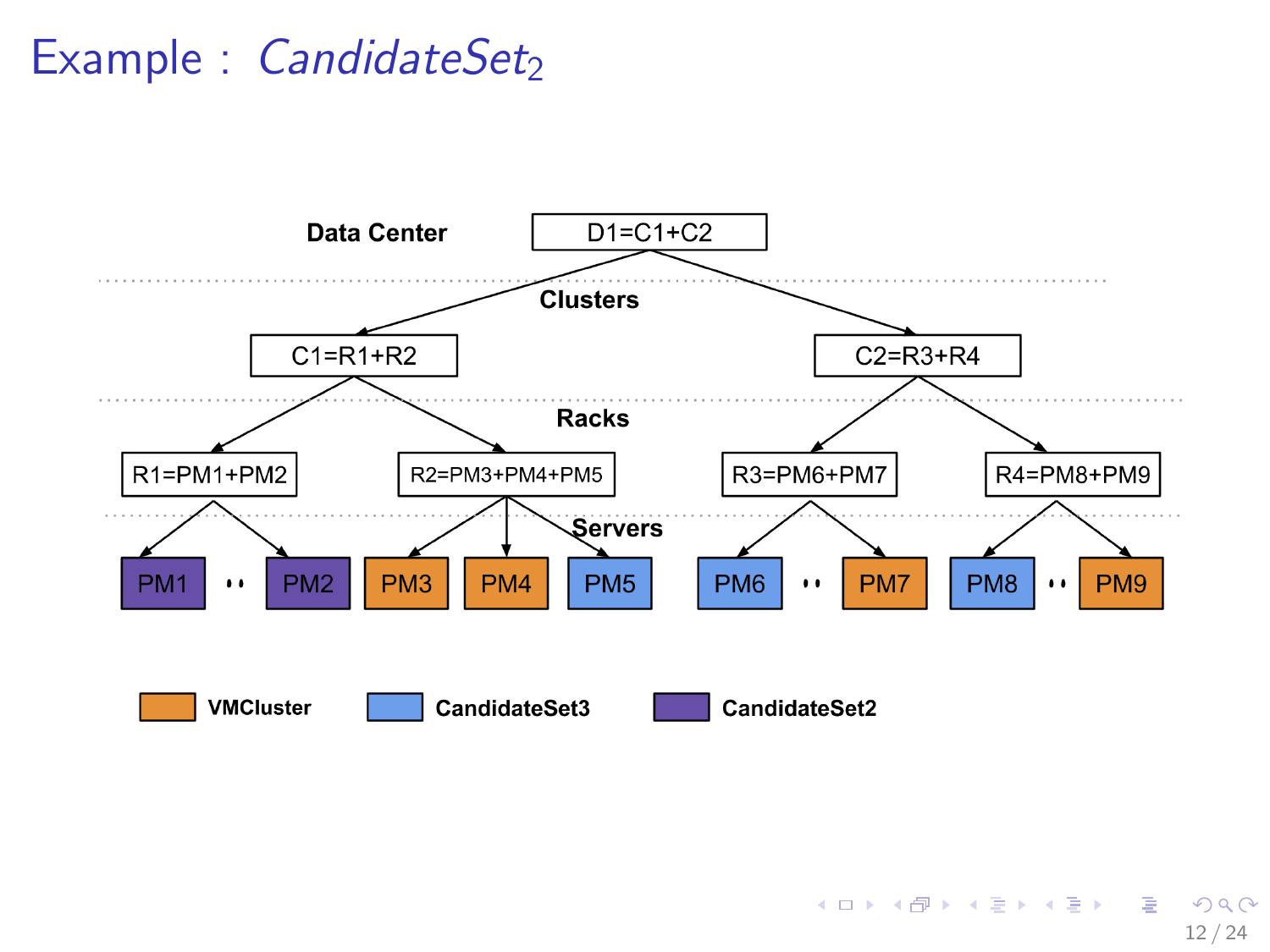K ロ > K 個 > K 差 > K 差 > → 差 → の Q Q → 13 / 24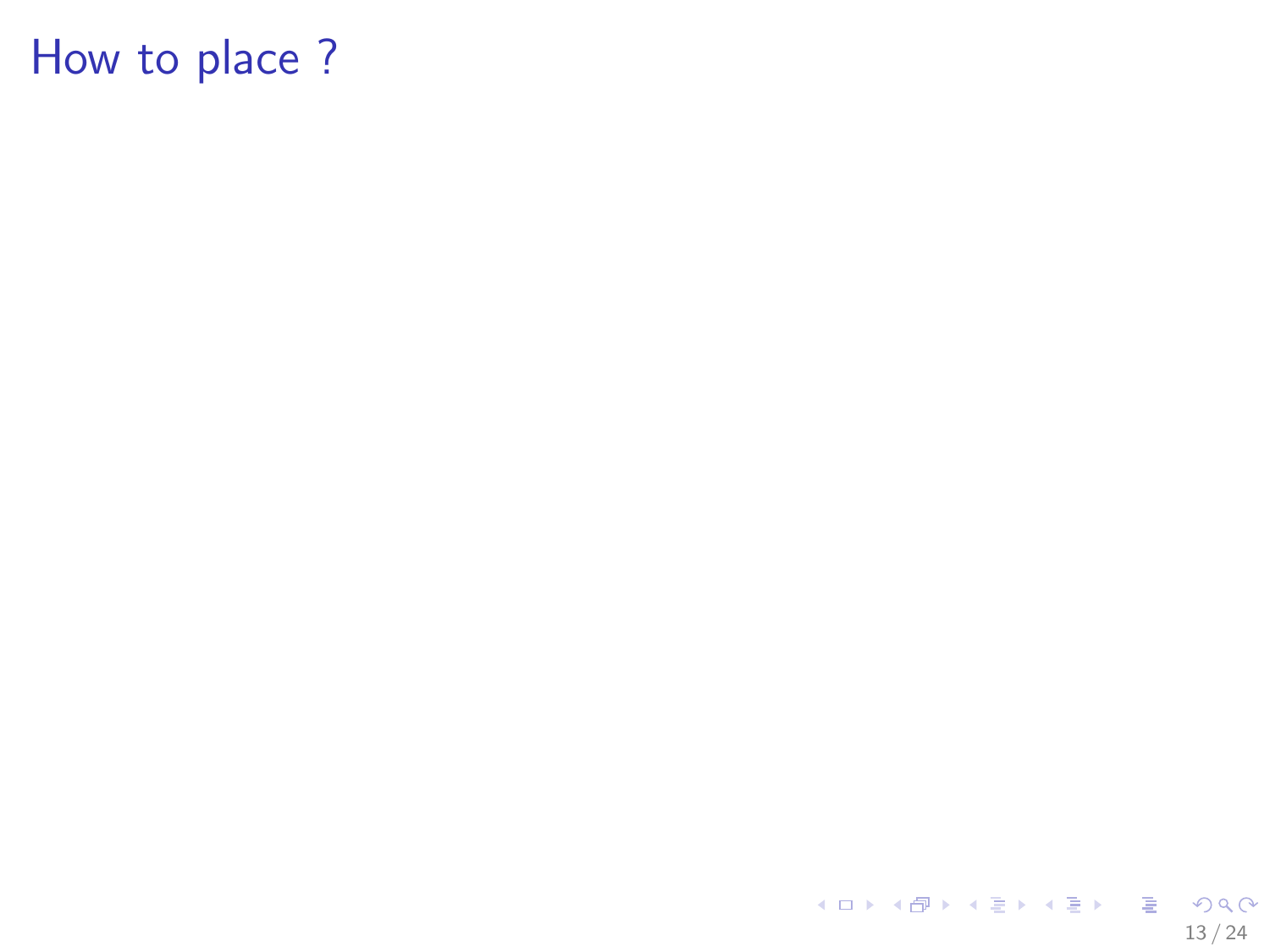#### Which VM to migrate?

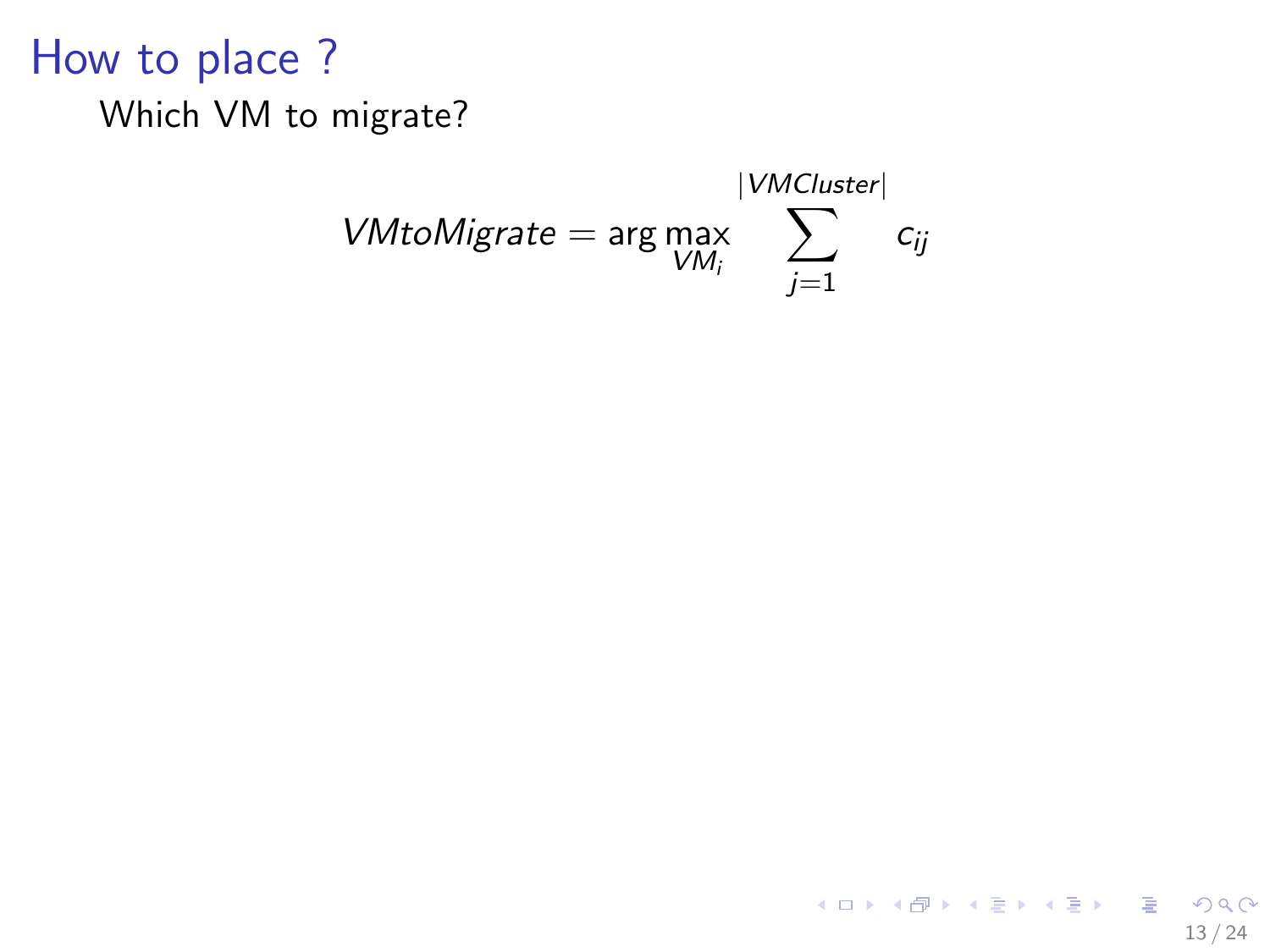How to place ? Which VM to migrate?

$$
VM to Migrate = \arg \max_{VM_i} \sum_{j=1}^{|VMCluster|} c_{ij}
$$

Where *can* we migrate?

CandidateSet<sub>i</sub>(VMCluster<sub>i</sub>) = {c | where c and VMCluster<sub>i</sub> have a common ancestor at level  $i$ } − CandidateSeti+1(VMClusterj)

13 / 24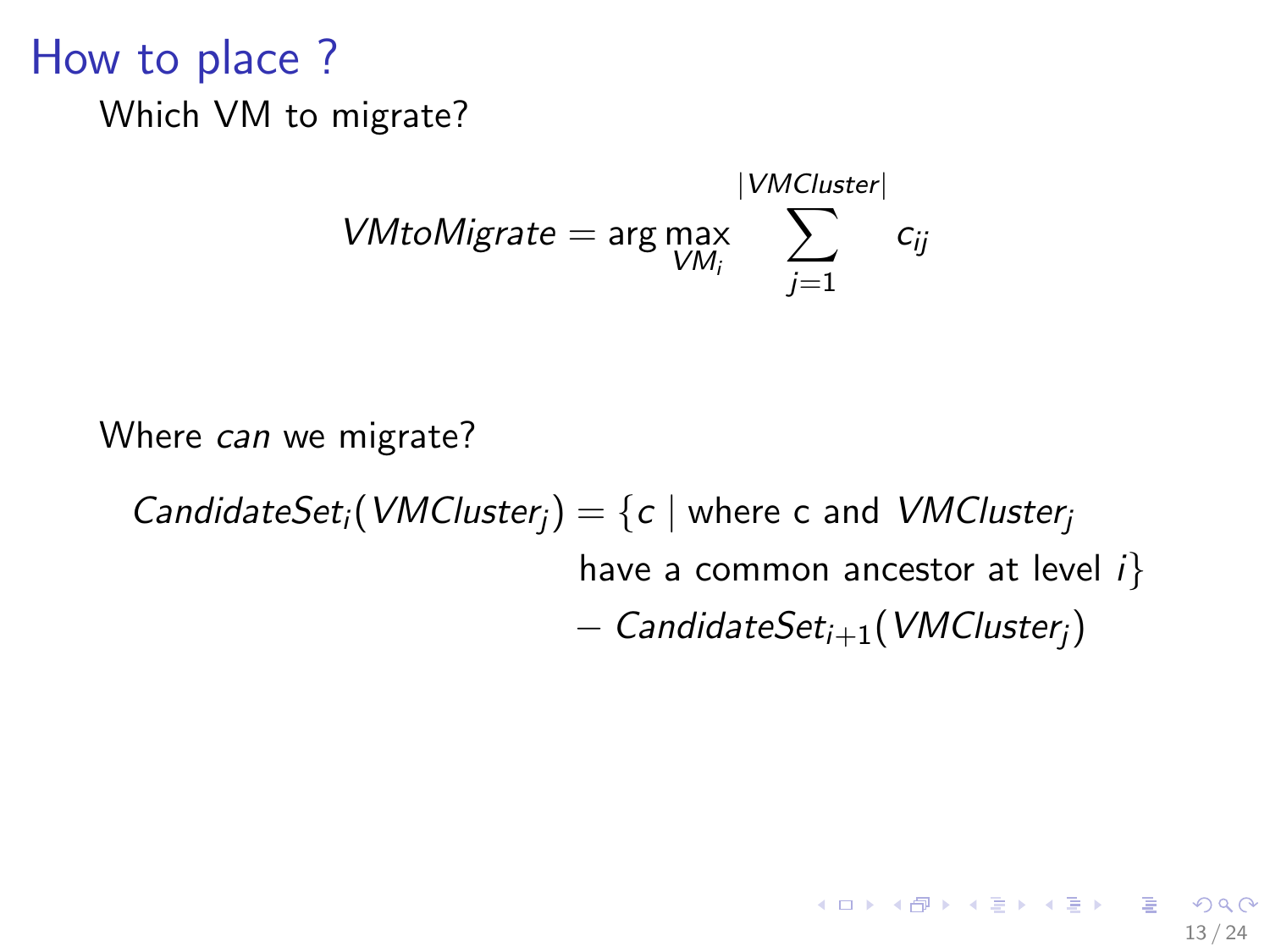How to place ? Which VM to migrate?

$$
VM to Migrate = \arg \max_{VM_i} \sum_{j=1}^{|VMCluster|} c_{ij}
$$

Where can we migrate?

CandidateSet<sub>i</sub>(VMCluster<sub>j</sub>) = {
$$
c \mid
$$
 where  $c$  and VMCluster<sub>j</sub>  
\nhave a common ancestor at level  $i$ }  
\n– CandidateSet<sub>i+1</sub>(VMCluster<sub>j</sub>)

Will the the effort be worth?

$$
PerfGain = \sum_{j=1}^{|VMCluster|} \frac{c_{ij} - c'_{ij}}{c_{ij}}
$$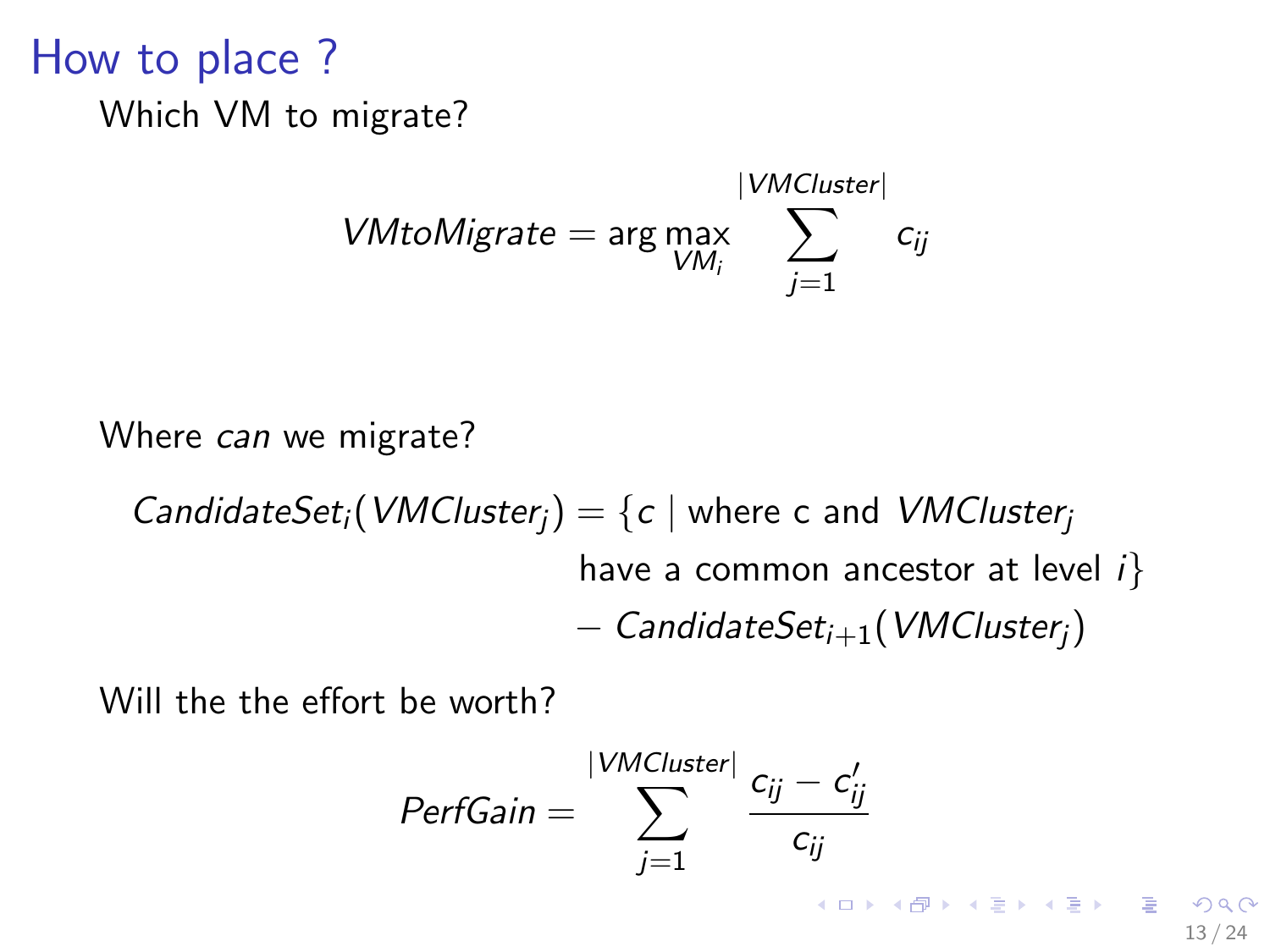# Consolidation Algorithm

- $\triangleright$  Select the VM to migrate
- $\blacktriangleright$  Identify CandidateSets
- $\blacktriangleright$  Select destination PM
	- $\triangleright$  Overload the destination

14 / 24

 $QQ$ 

K ロ X K @ X K 경 X X 경 X X 경

 $\blacktriangleright$  Gain is significant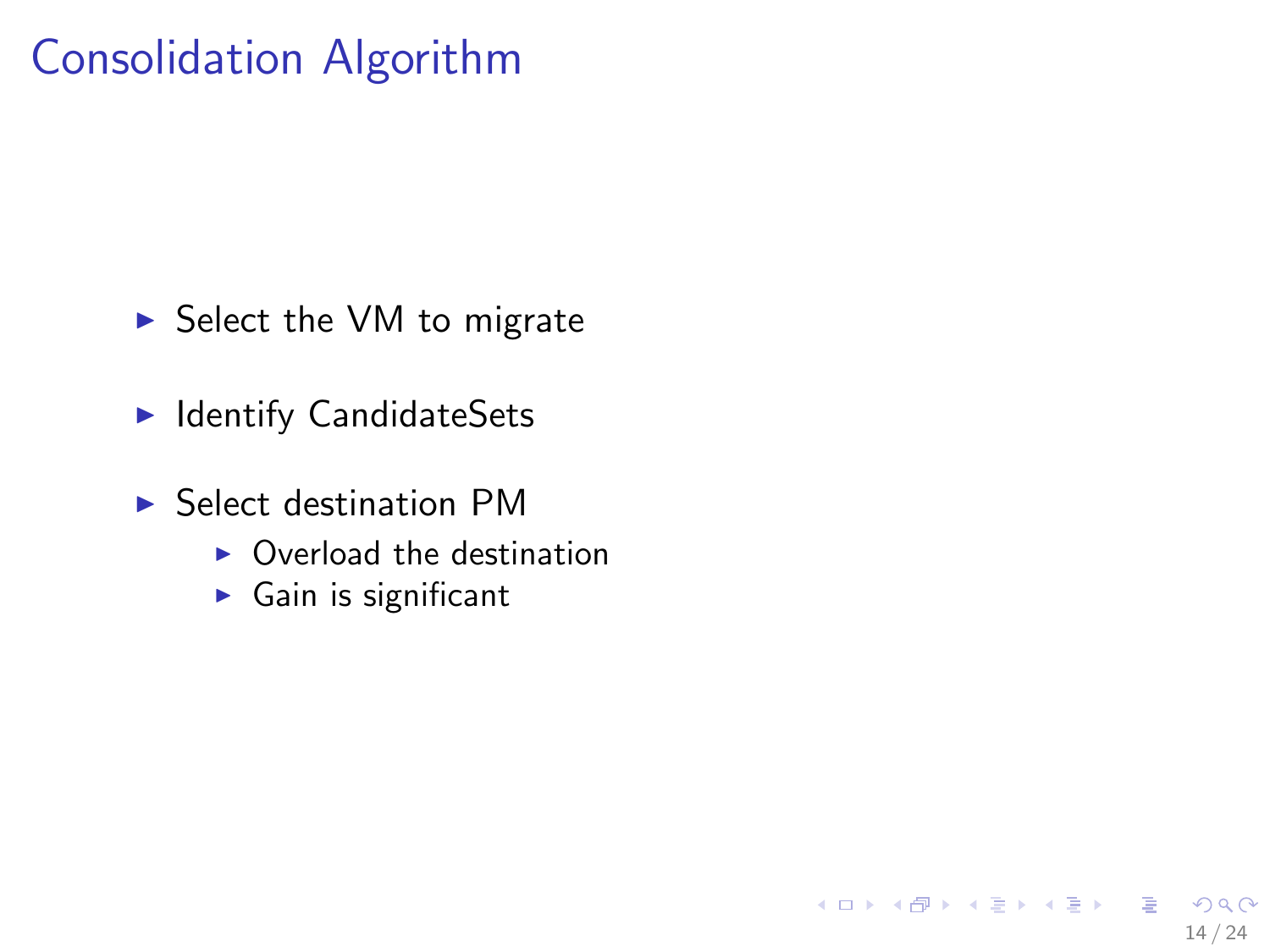# Consolidation Algorithm

for *VMCluster*<sub>i</sub>  $\in$  VMClusters do Select VMtoMigrate for *i* from leaf to root do Form CandidateSet<sub>i</sub>(VMCluster<sub>i</sub> – VMtoMigrate) for  $PM \in$  candidateSet; do if UtilAfterMigration(PM, VMtoMigrate) <overload threshold AND PerfGain(PM,VMtoMigrate)  $>$  significance threshold then migrate VM to PM continue to next VMCluster end if end for end for end for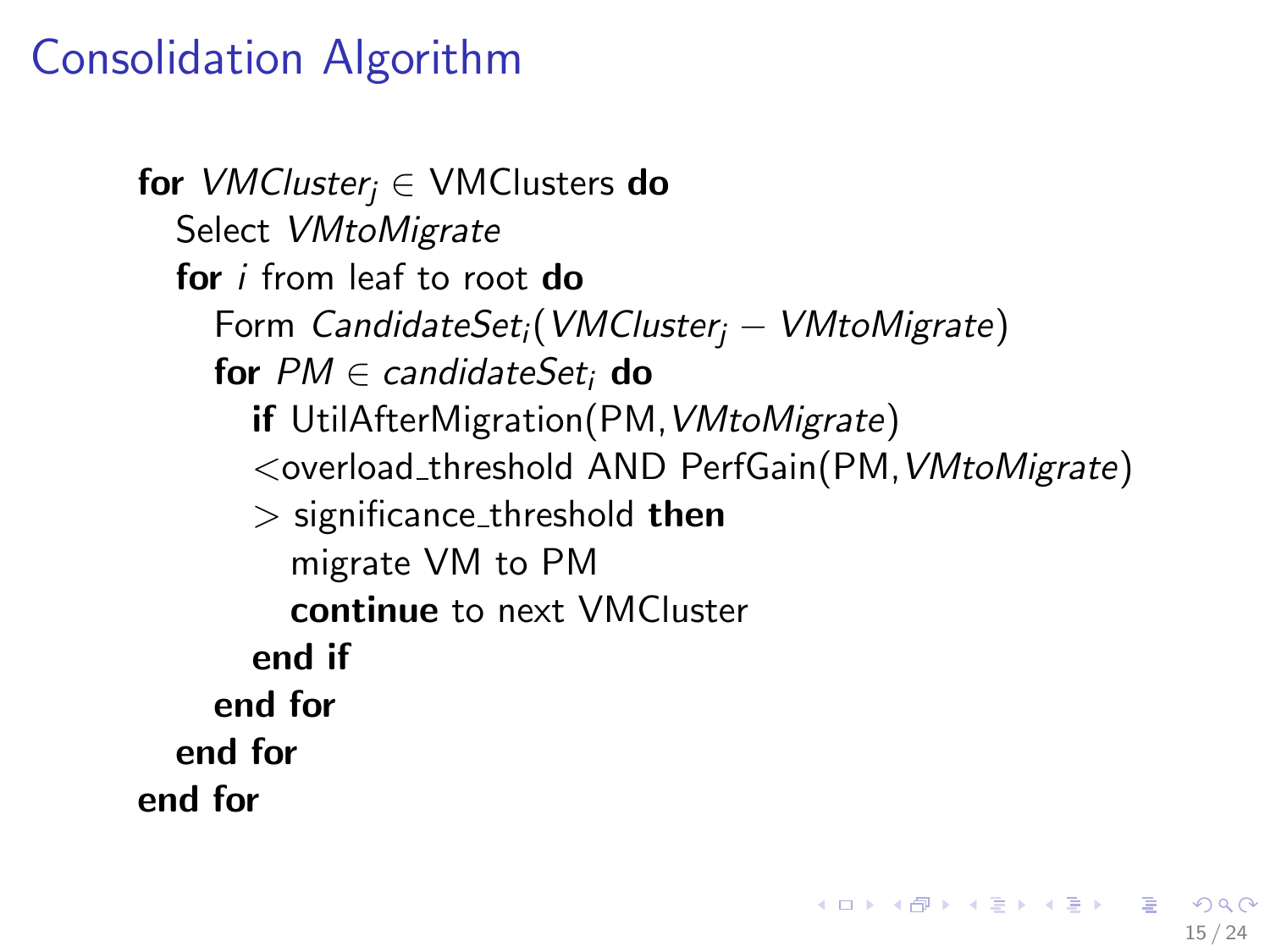## Trace Statistics

Traces from three real world data centers, two from universities (uni1, uni2) and one from private data center (prv1) [4].

| Property                                | Uni1 | Uni2 | Prv1 |
|-----------------------------------------|------|------|------|
| Number of Short non-I/O-intensive jobs  | 513  | 3637 | 3152 |
| Number of Short I/O-intensive jobs      | 223  | 1834 | 1798 |
| Number of Medium non-I/O-intensive jobs | 135  | 628  | 173  |
| Number of Medium I/O-intensive jobs     | 186  | 864  | 231  |
| Number of Long non-I/O-intensive jobs   | 112  | 319  | 59   |
| Number of Long I/O-intensive jobs       | 160  | 418  | 358  |
| Number of Servers                       | 500  | 1093 | 1088 |
| Number of Devices                       | 22   | 36   | 96   |
| Over Subscription                       | 2.1  | 47.1 | 8:3  |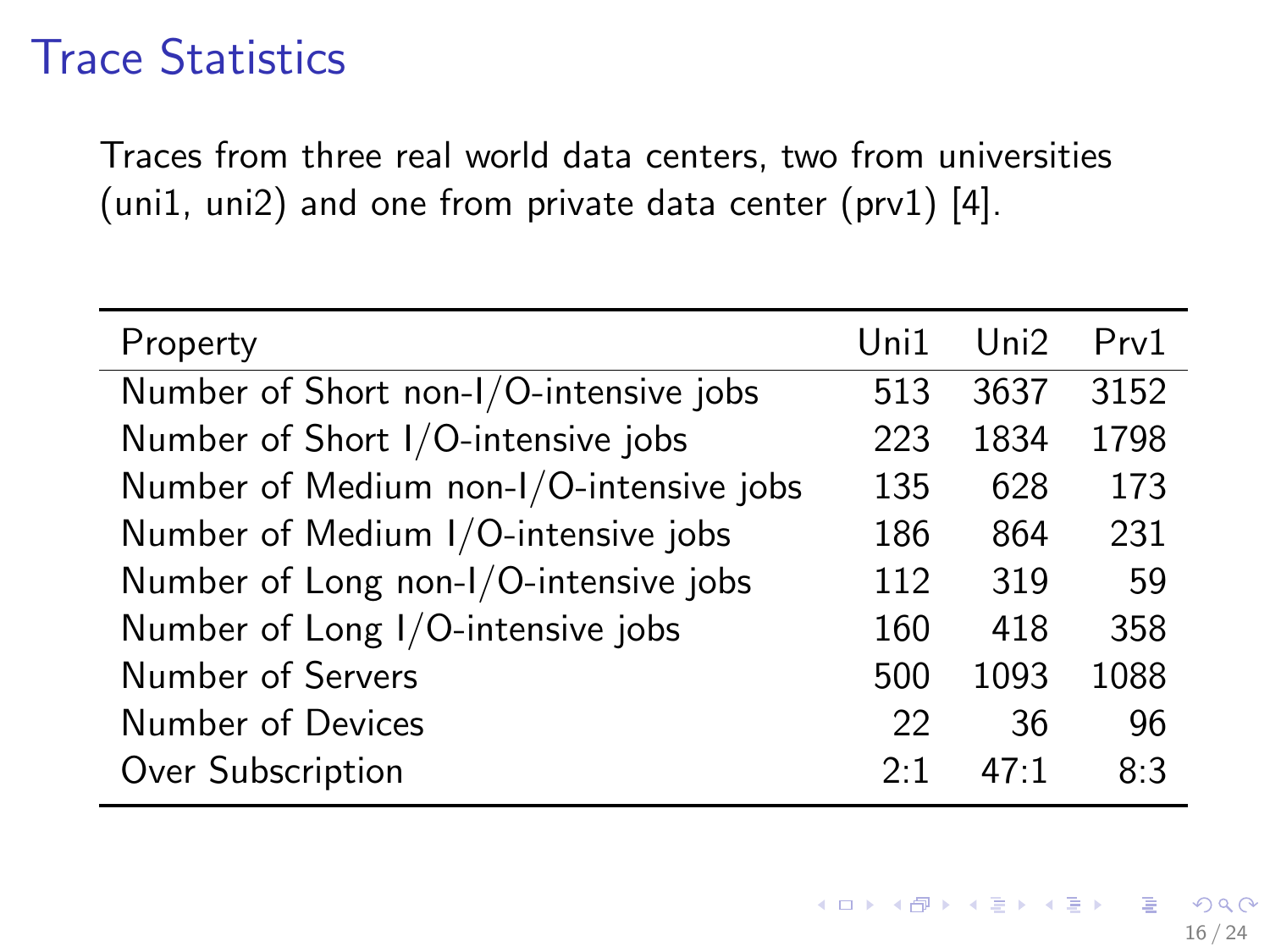# Experimental Evaluation

We compared our approach to traditional placement approaches like Vespa [1] and previous network-aware algorithm like Piao's approach [2].

- Extended NetworkCloudSim  $[3]$  to support SDN.
- $\blacktriangleright$  Floodlight<sup>2</sup> as our SDN controller.
- $\blacktriangleright$  The server properties are assumed to be HP ProLiant ML110 G5 (1 x [Xeon 3075 2660 MHz, 2 cores]), 4GB) connected through 1G using HP ProCurve switches.

 $^{2}$ http://www.projectfloodlight.org/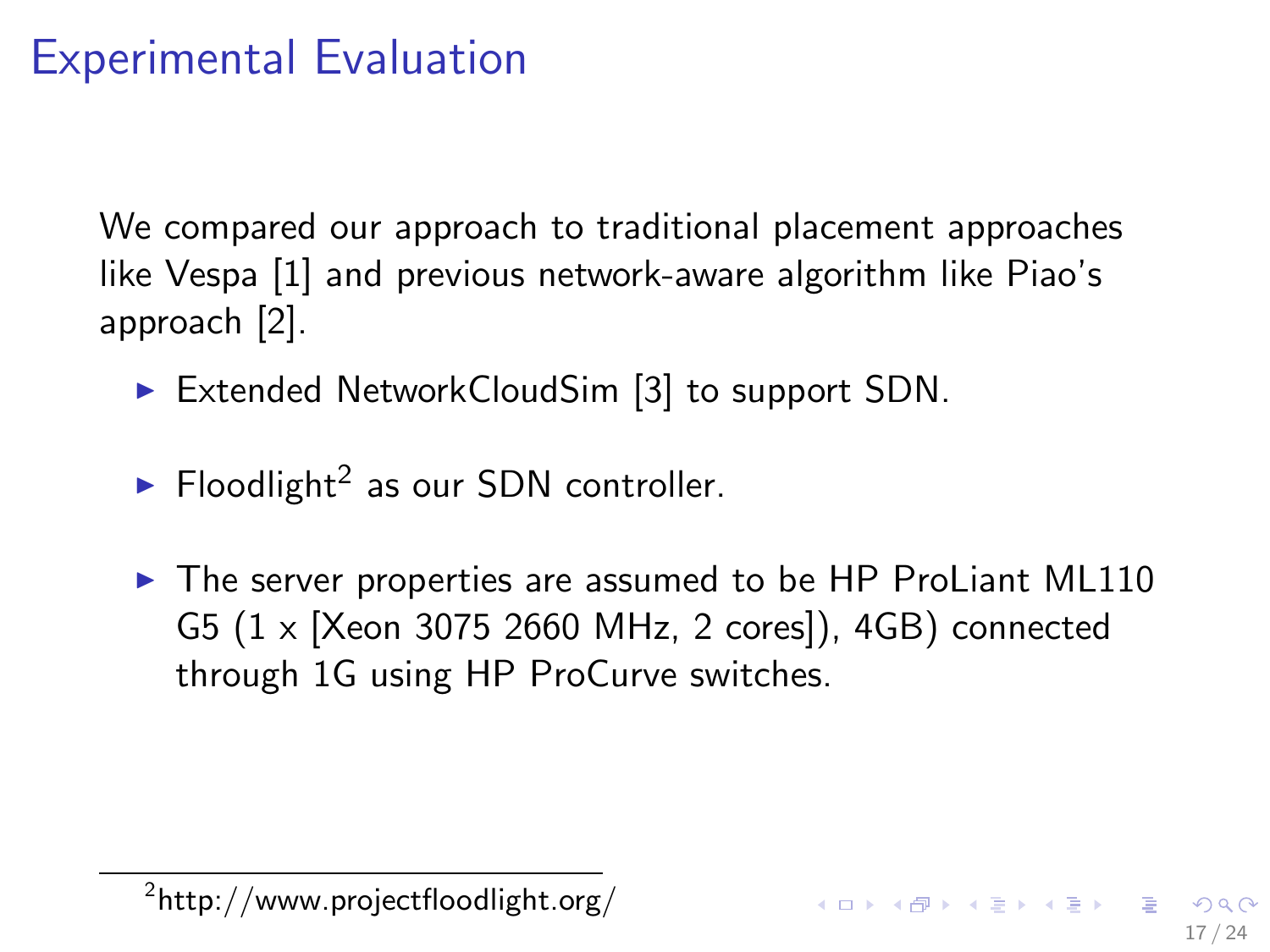# Results : Performance Improvement



- $\blacktriangleright$  I/O intensive jobs are benefited most, but others also share the benefit
- $\triangleright$  Short jobs are important for overall performance improvement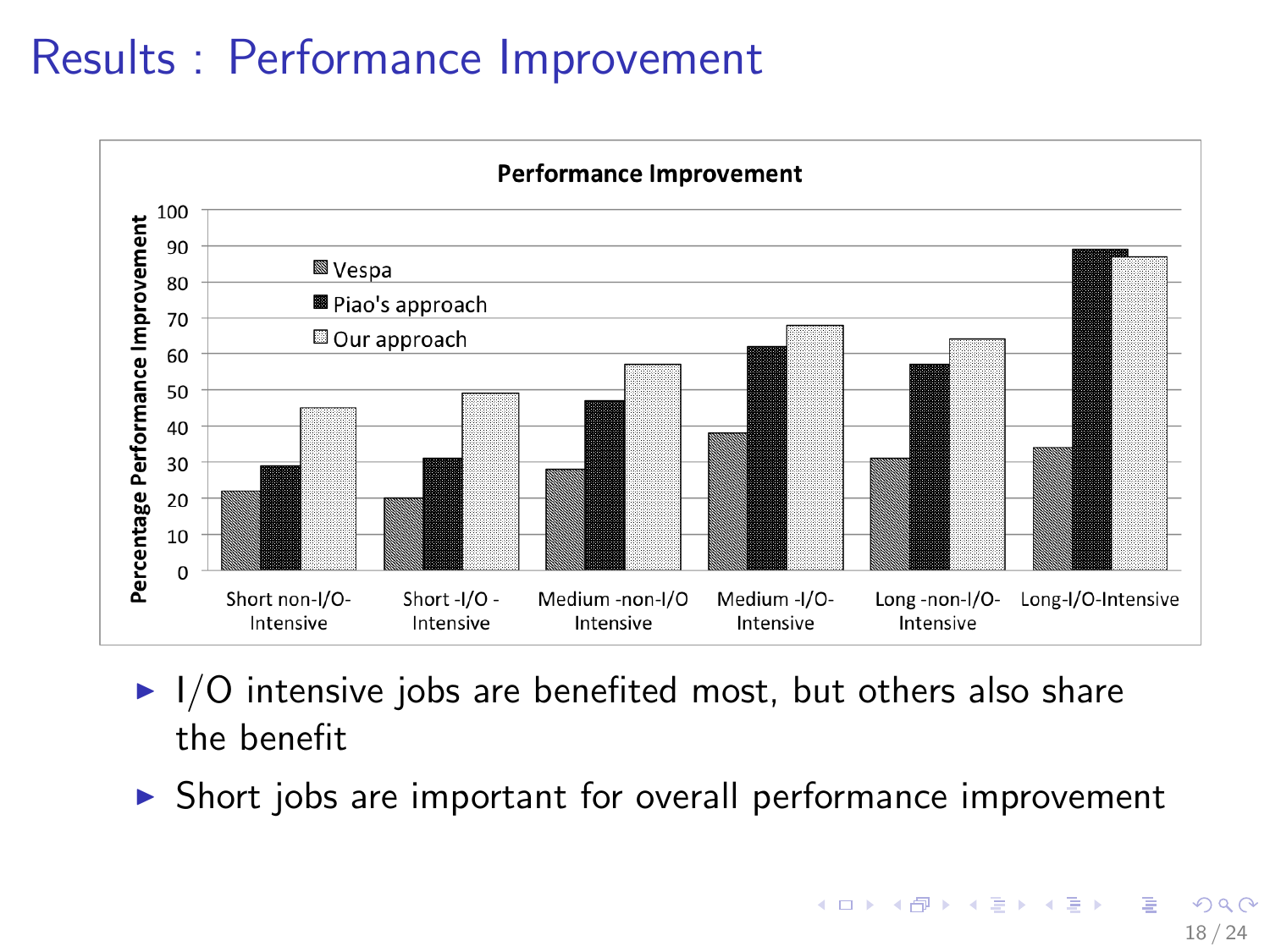# Results : Number of Migrations



 $\triangleright$  Every migration is not equally beneficial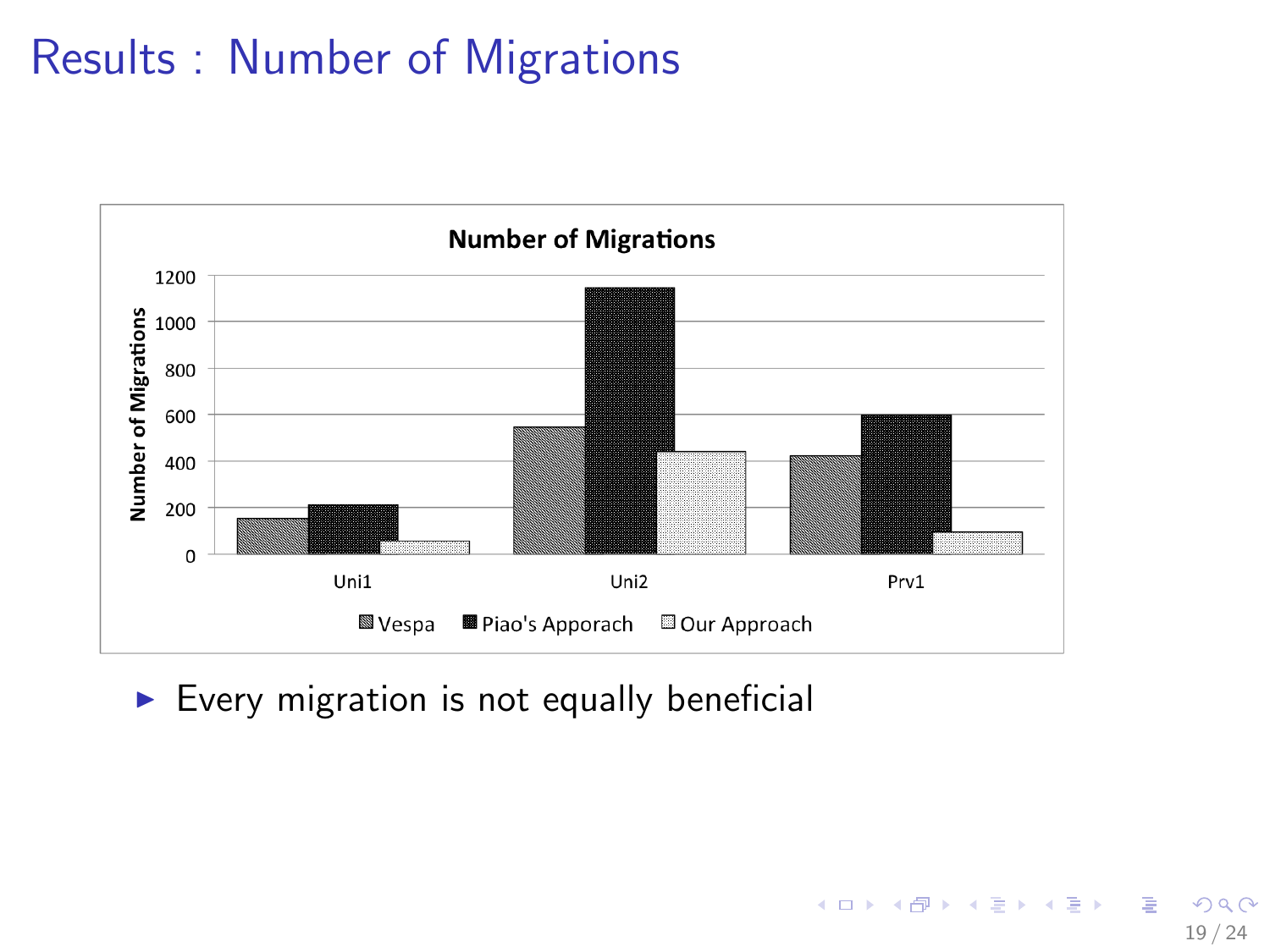# Results : Traffic Localization



- $\triangleright$  60% increase ToR traffic (vs 30% by Piao's approach)
- $\triangleright$  70% decrease Core traffic (vs 37% by Piao's approach)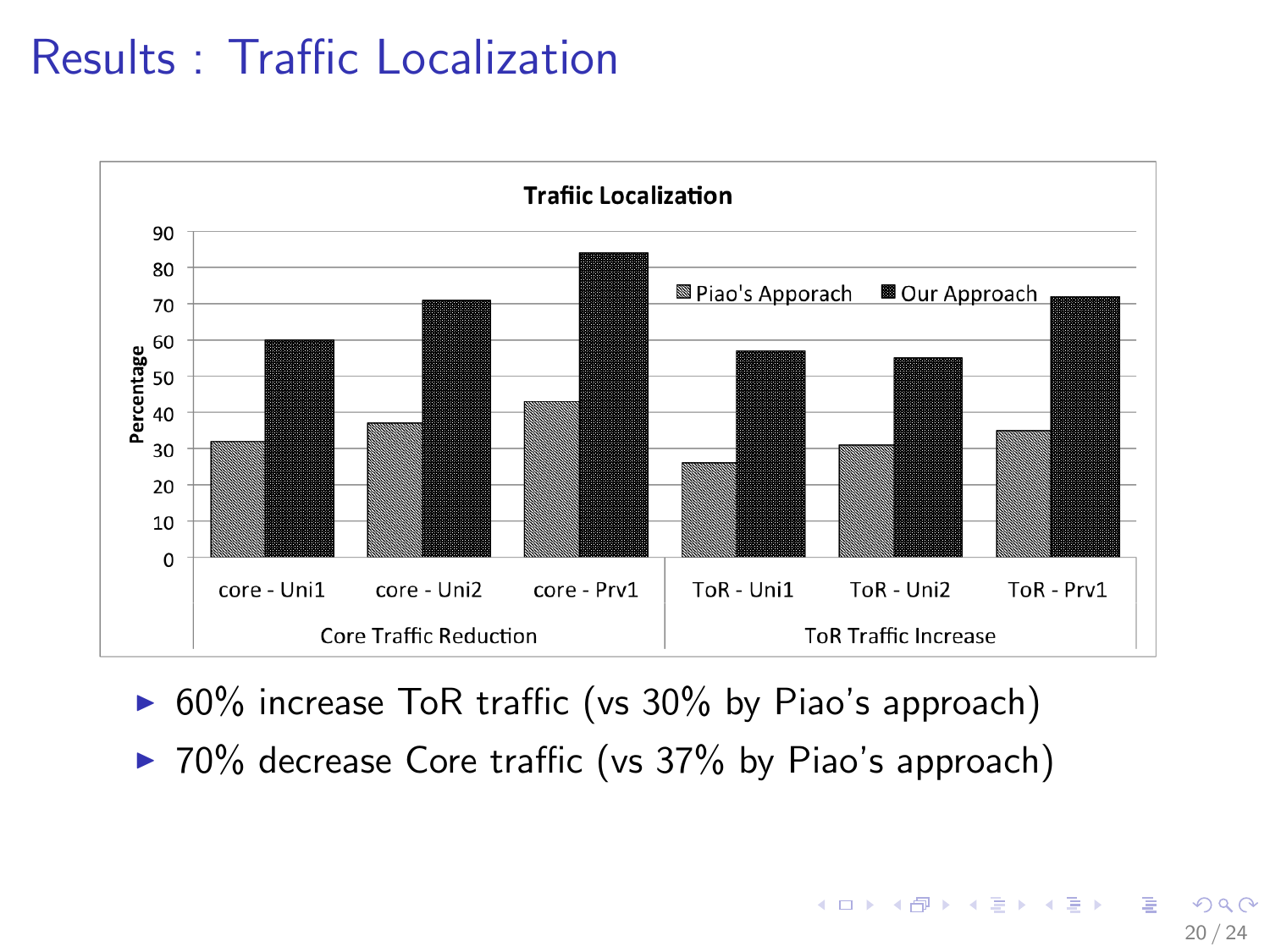| Measure       | Irace            |     | Vespa Piao's approach Our approach |     |
|---------------|------------------|-----|------------------------------------|-----|
| Avg. schedul- | Uni1             | 504 | 677                                | 217 |
|               | Uni <sub>2</sub> | 784 | 1197                               | 376 |
| ing Time (ms) | Prv1             | 718 | 1076                               | 324 |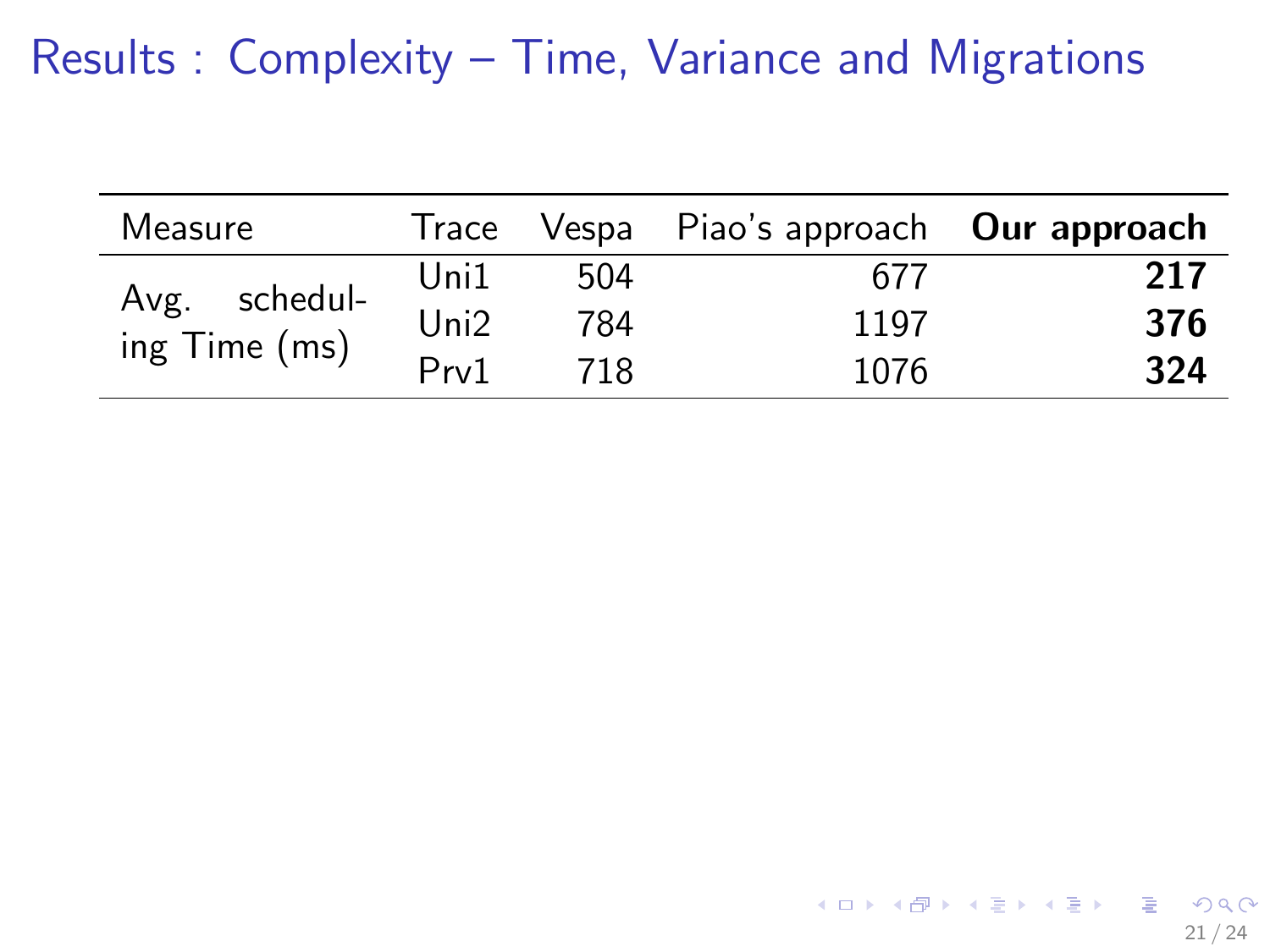| Measure       | Trace            | Vespa | Piao's approach | Our approach |
|---------------|------------------|-------|-----------------|--------------|
| schedul-      | Uni1             | 504   | 677             | 217          |
| Avg.          | Uni <sub>2</sub> | 784   | 1197            | 376          |
| ing Time (ms) | Prv1             | 718   | 1076            | 324          |
| Worst-case    | Uni1             | 846   | 1087            | 502          |
| scheduling    | Uni2             | 973   | 1316            | 558          |
| Time (ms)     | Prv1             | 894   | 1278            | 539          |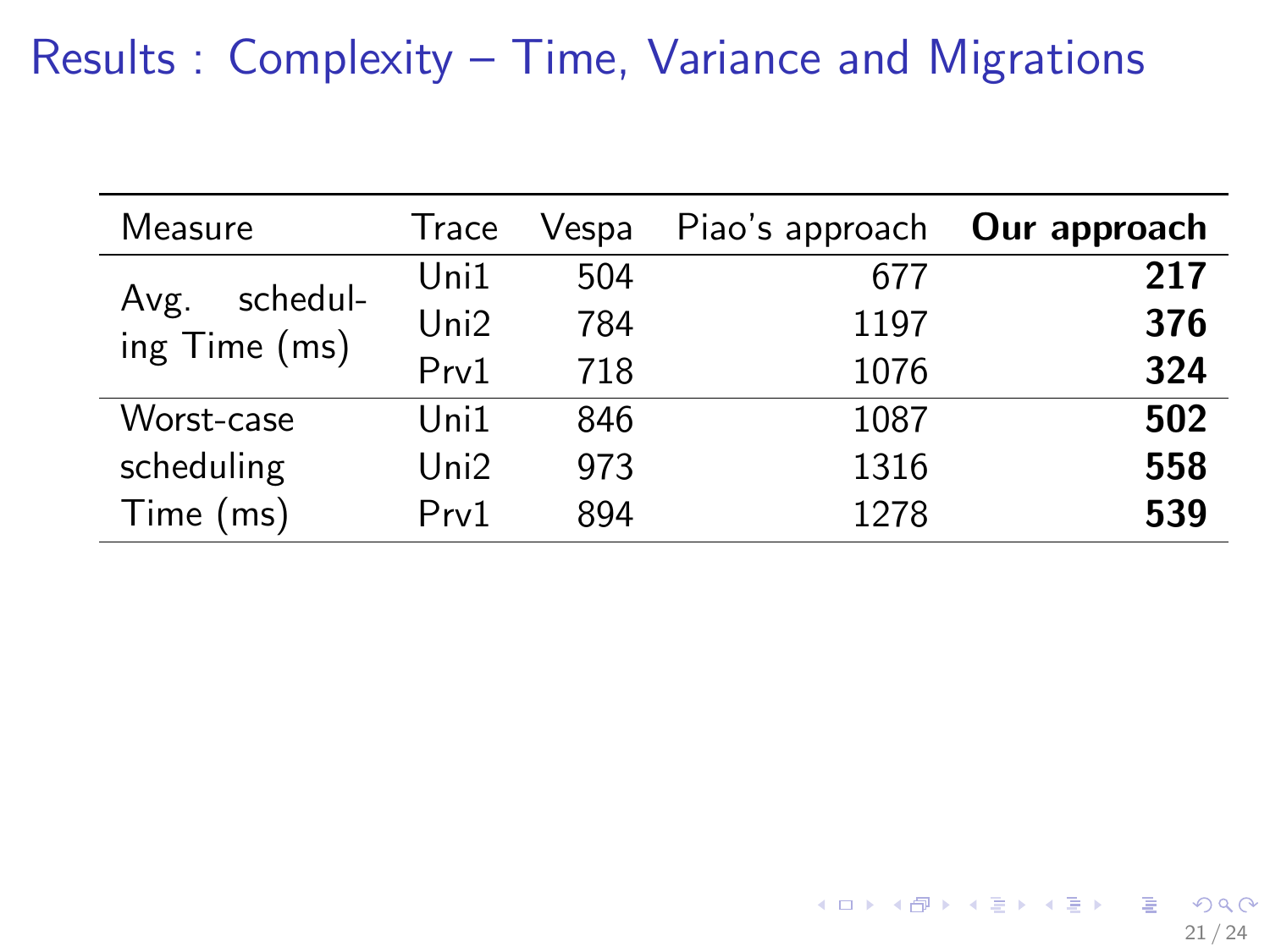| Measure          | Trace | Vespa | Piao's approach | Our approach |
|------------------|-------|-------|-----------------|--------------|
|                  | Uni1  | 504   | 677             | 217          |
| schedul-<br>Avg. | Uni2  | 784   | 1197            | 376          |
| ing Time (ms)    | Prv1  | 718   | 1076            | 324          |
| Worst-case       | Uni1  | 846   | 1087            | 502          |
| scheduling       | Uni2  | 973   | 1316            | 558          |
| Time (ms)        | Prv1  | 894   | 1278            | 539          |
| in<br>Variance   | Uni1  | 179   | 146             | 70           |
| scheduling       | Uni2  | 234   | 246             | 98           |
| Time             | Prv1  | 214   | 216             | 89           |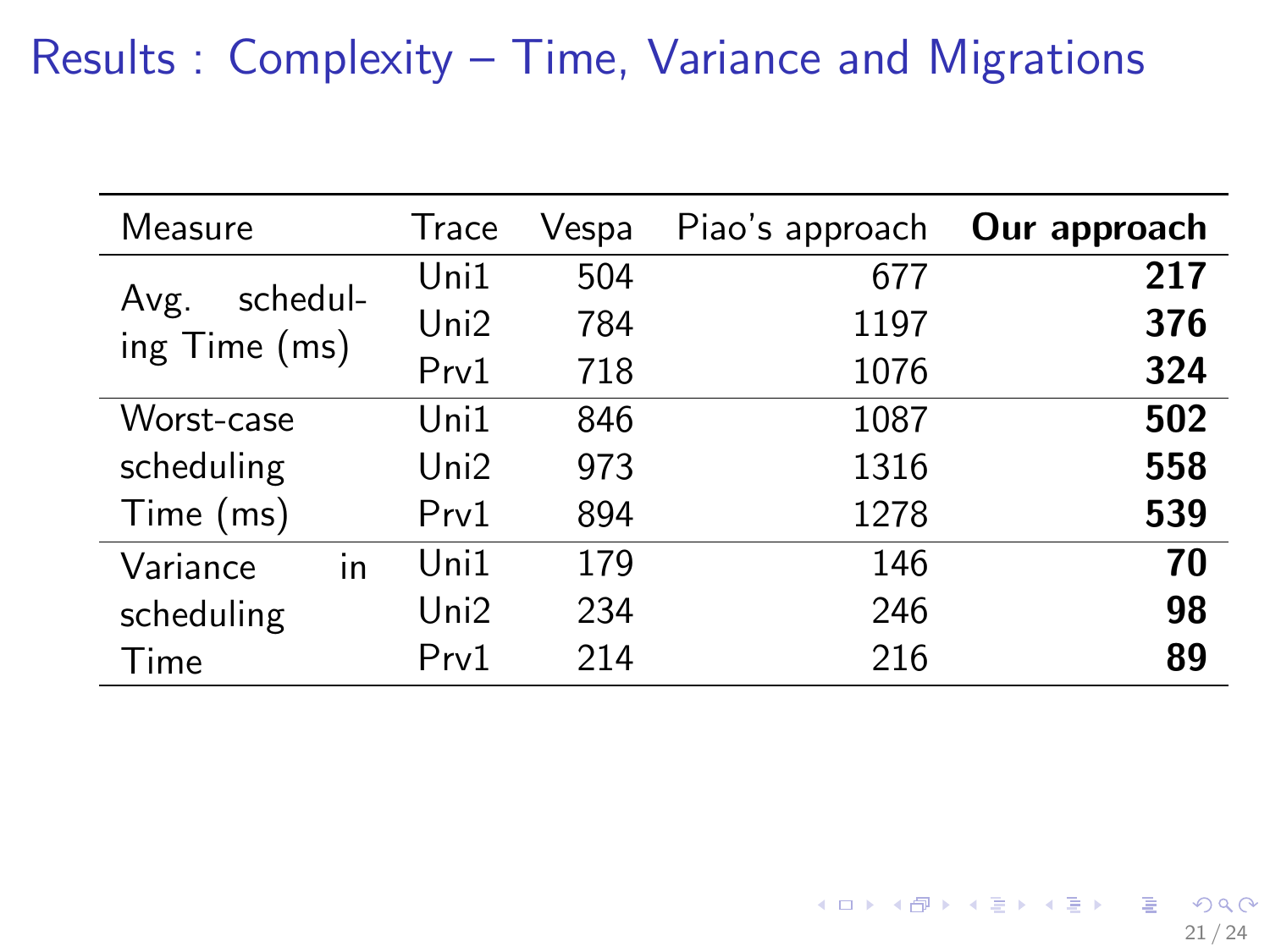| Measure          | <b>Trace</b> | Vespa | Piao's approach | Our approach |
|------------------|--------------|-------|-----------------|--------------|
|                  | Uni1         | 504   | 677             | 217          |
| schedul-<br>Avg. | Uni2         | 784   | 1197            | 376          |
| ing $Time (ms)$  | Prv1         | 718   | 1076            | 324          |
| Worst-case       | Uni1         | 846   | 1087            | 502          |
| scheduling       | Uni2         | 973   | 1316            | 558          |
| Time (ms)        | Prv1         | 894   | 1278            | 539          |
| in<br>Variance   | Uni1         | 179   | 146             | 70           |
| scheduling       | Uni2         | 234   | 246             | 98           |
| Time             | Prv1         | 214   | 216             | 89           |
| Number of Mi-    | Uni1         | 154   | 213             | 56           |
|                  | Uni2         | 547   | 1145            | 441          |
| grations         | Prv1         | 423   | 597             | 96           |

メロメ メ御き メミメ メミメ  $299$ B

21 / 24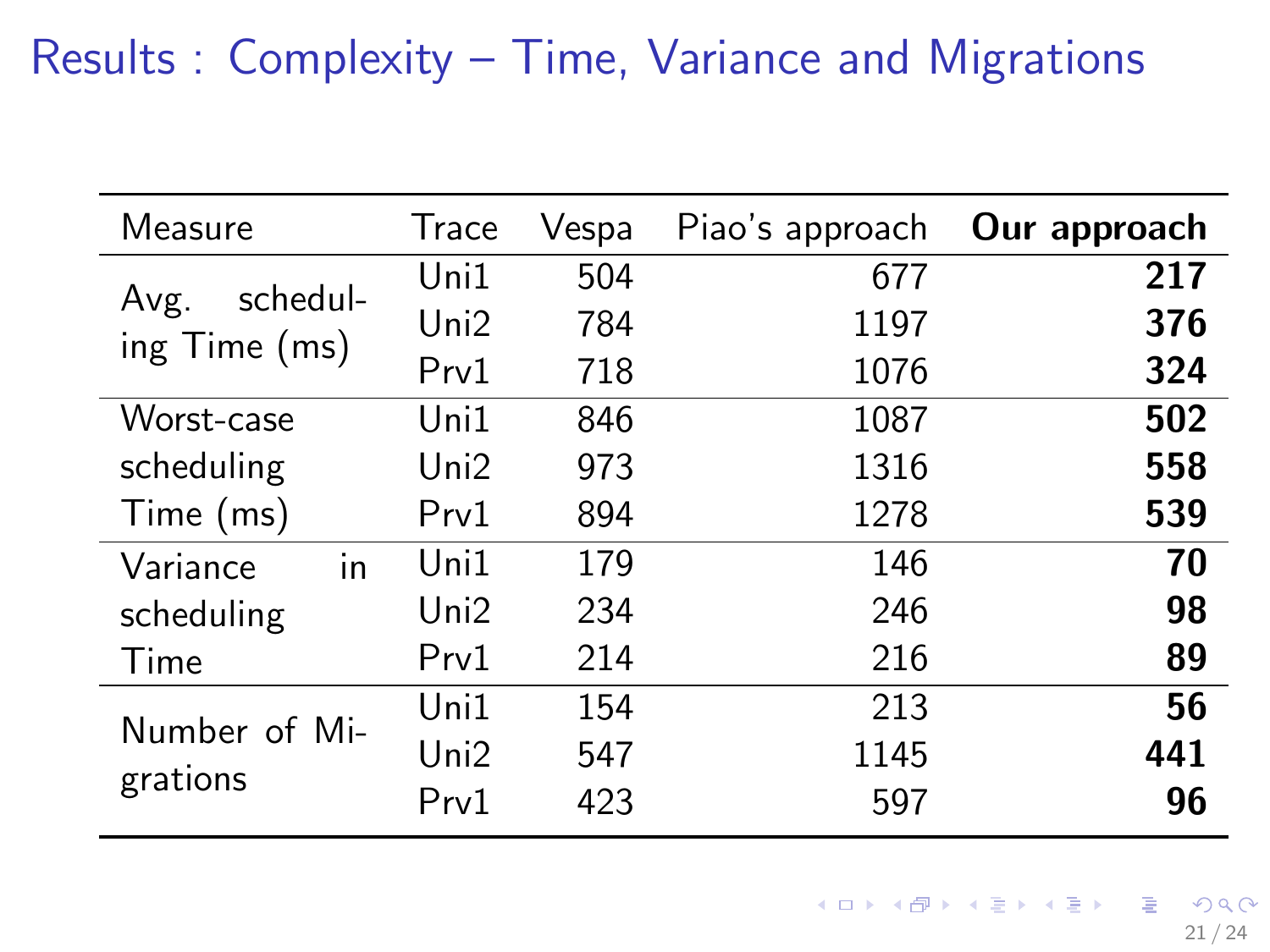# Conclusion

- $\triangleright$  Network aware placement (and traffic localization) helps in Network scaling.
- $\triangleright$  VM Scheduler should be aware of migrations.
- $\triangleright$  Think like a scheduler and think rationally. You may not want all the migrations.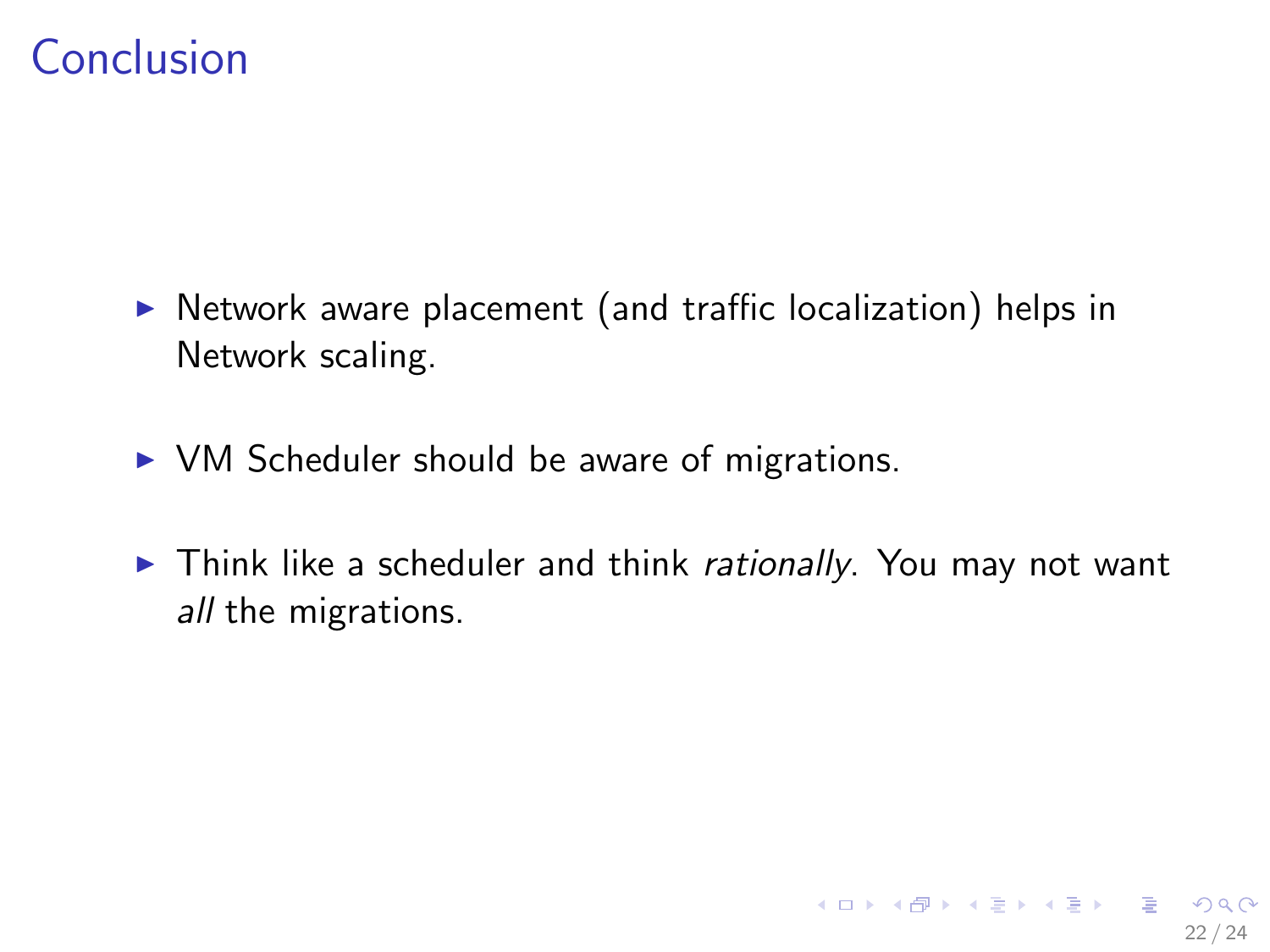# Thank you

Send your queries to @DharmeshKakadia dharmesh.kakadia@research.iiit.ac.in

メロト メ御 トメ 君 トメ 君 トッ 君 し

 $2990$